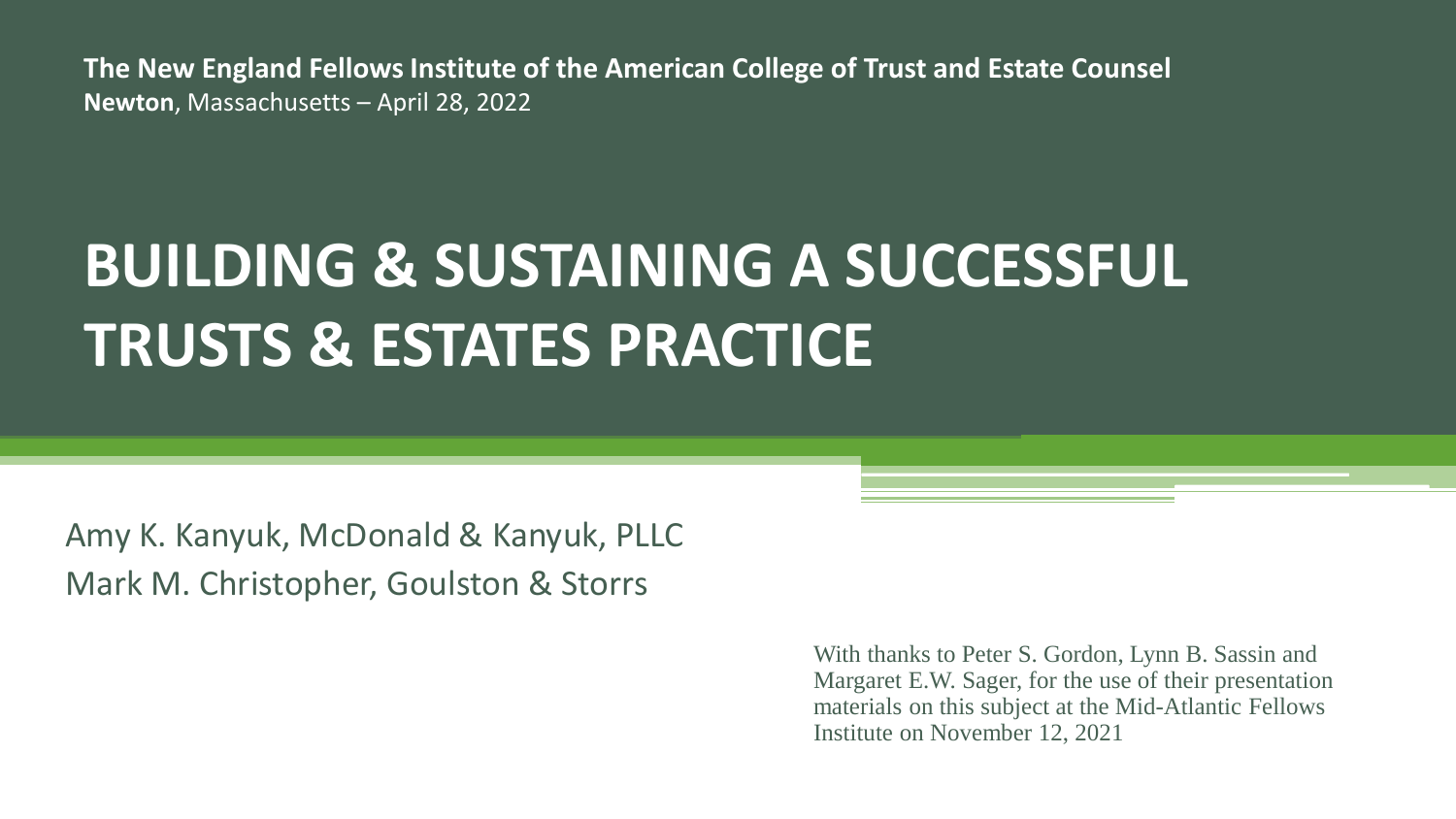

# STARTING OUT: THE BASICS

- Learn what it means to practice law (e.g., billable hour requirements, recording hours timely, working efficiently, meeting deadlines, good practice management skills)
- Consider how best to continue your education
- Seek out mentors in the trusts and estates practice in your firm and outside your firm
- Learn your firm culture
- Participate in firm activities; make sure they know you
- Become known as someone who comes through "in the clutch" for colleagues (not just for senior attorneys)
- Hitch your wagon to good and ethical people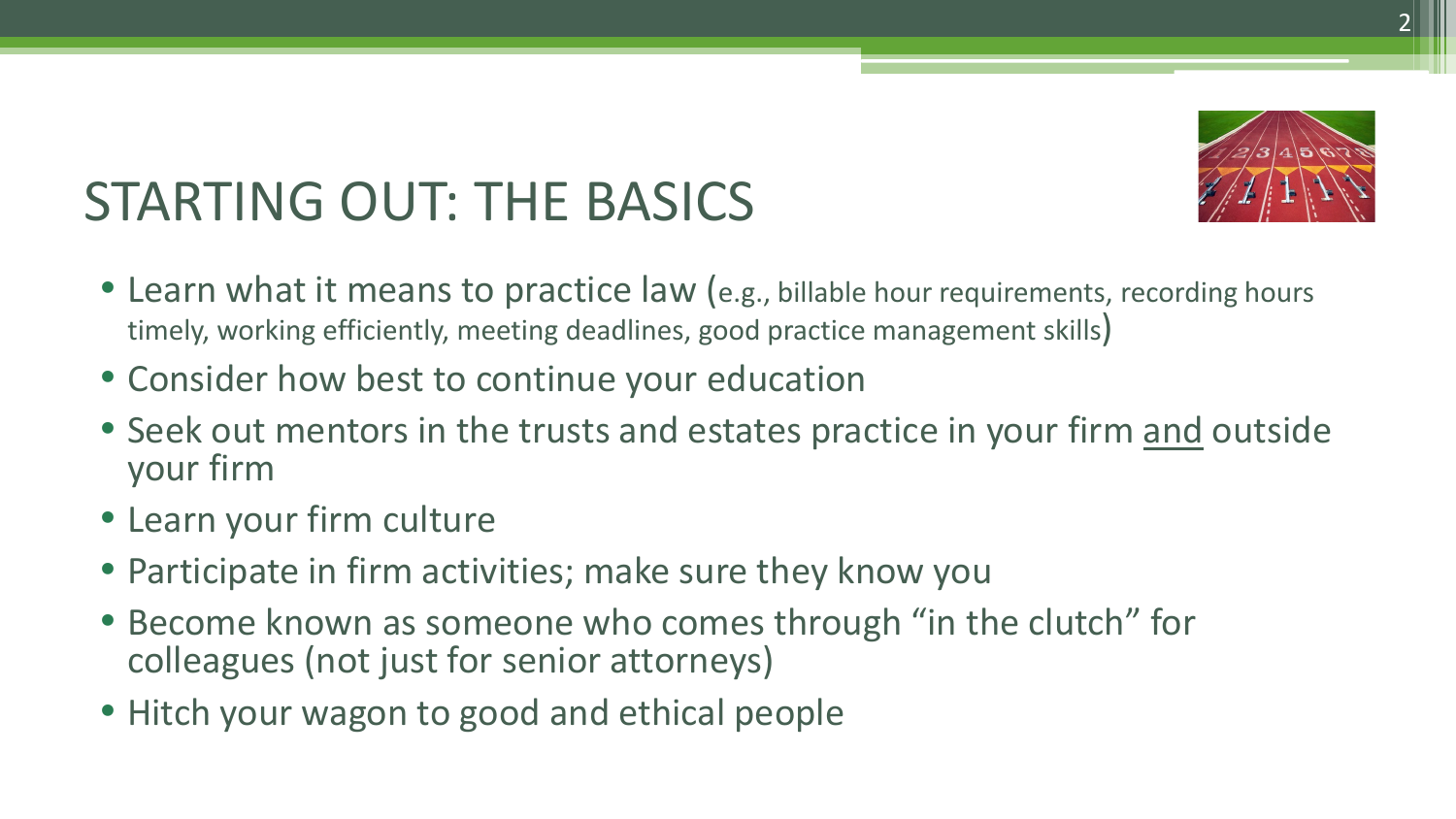# GROWING INTO THE BREADTH & DEPTH OF THE TRUSTS & ESTATES PRACTICE - OVERVIEW



- Practice is *relationship* based, not transactional even with many transactions
- Focuses on all aspects of a client's life build the family picture
- Cradle to grave and beyond; intergenerational relationships
- Deals with difficult emotional issues (e.g., physical and mental illness, death, substance abuse, family disputes, divorce, blended families, etc.)
- Need to be a generalist who can issue spot in many areas (e.g., real estate, corporate, tax, family law, etc.), and an expert in those areas integral to the trusts and estates practice
- Technical knowledge is essential, but excellent interpersonal skills critical
- Significant problem solving begins with *careful listening*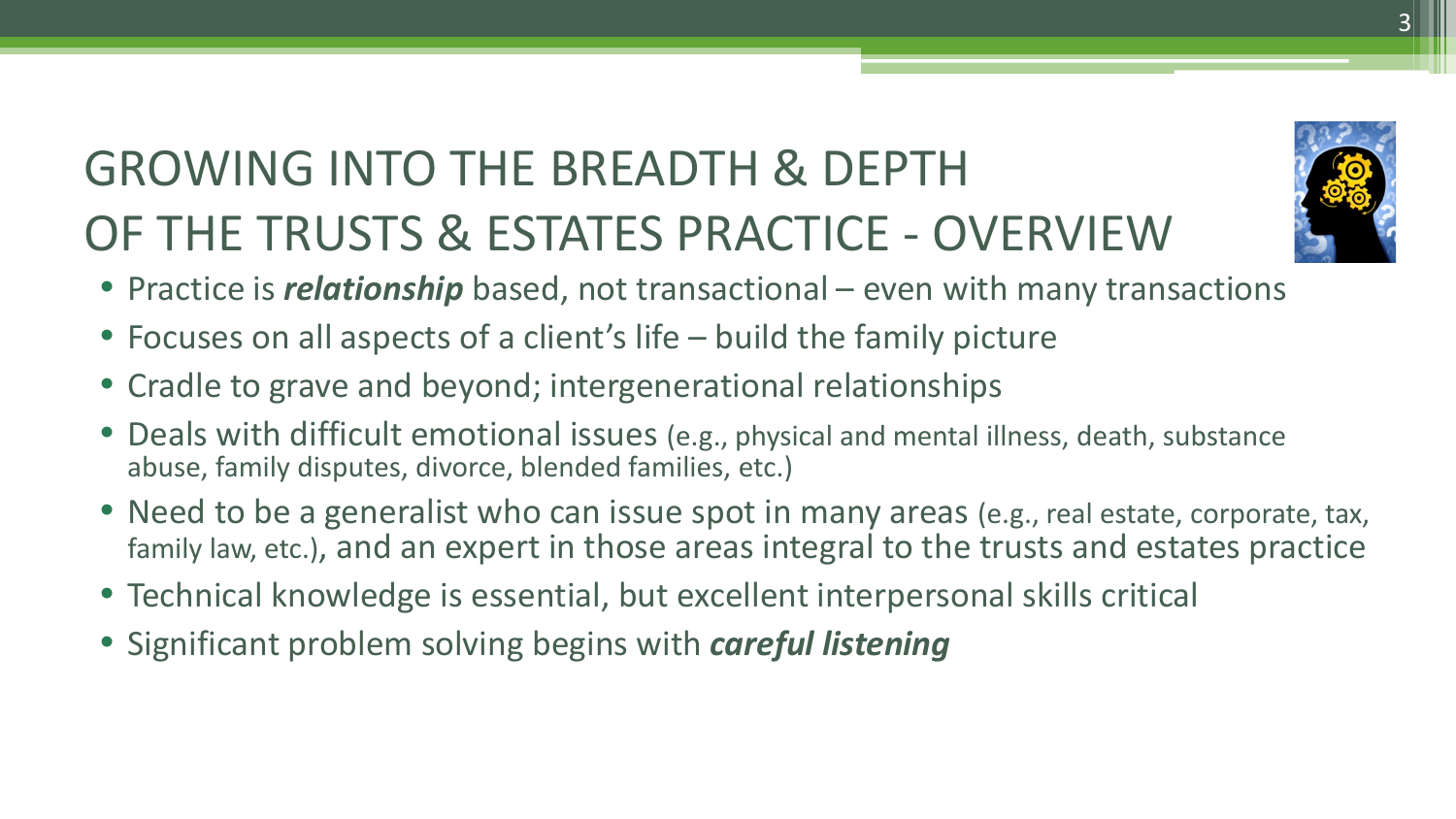# GROWING INTO THE BREADTH & DEPTH OF THE TRUSTS & ESTATES PRACTICE – ACTEC'S ROLE



- Substantive Specialties Which ones appeal to you? Do you want to focus on a few?
- 19 ACTEC Substantive Committees:
	- *Artificial Intelligence Task Force*: examines the impact Artificial Intelligence is expected to have on the T&E practice
	- **Asset Protection**: addresses all procedural and substantive aspects of asset protection planning, both before and after a liability event occurs
	- *Business Planning:* considers planning approaches and techniques under present law with emphasis on income and transfer tax considerations faced by taxpayers whose major assets are interests in operating businesses.
	- *Charitable Planning and Exempt Organizations:* considers all aspects of charitable planning and charitable giving.
	- **□ Digital Property**: considers estate planning approaches and techniques for digital property.
	- **Elder Law**: reviews and discusses a variety of issues planners and their clients must address as they age.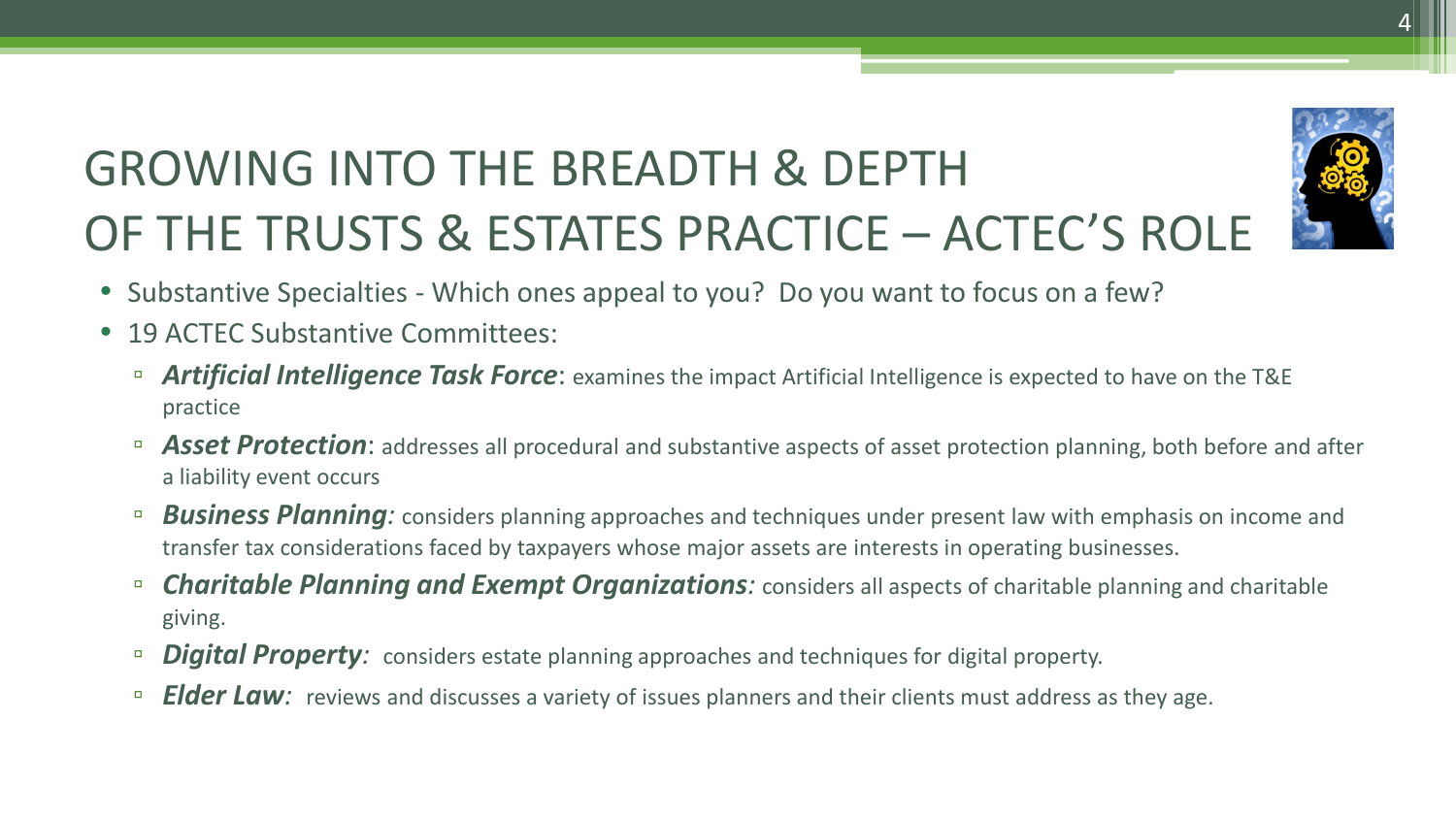#### UNDERSTANDING THE BREADTH & DEPTH OF THE TRUSTS & ESTATES PRACTICE – ACTEC'S ROLE



- 19 ACTEC Substantive Committees (cont.):
	- **□ Employee Benefits:** focuses on the issues that can arise in estate planning and in post-death administration when IRAs, retirement plans, or other employee benefits (such as deferred compensation, stock options, etc.) are involved.
	- **Estate and Gift Tax:** monitors tax developments in the transfer tax area and has been active in responding to Treasury and congressional proposals and the filing of amicus briefs in appropriate cases dealing with significant tax, or T&E issues.
	- **Family Law Task Force:** focuses on the many ways that family law/domestic relations intersect with T&E law.
	- **FATF Task Force:** formed in 2004 to join forces with the American Bar Association (ABA) and other professional groups in cooperating with the inter-governmental Financial Action Task Force (FATF) that sets international standards to prevent money laundering and terrorist financing
	- **□ Fiduciary Income Tax:** focuses on the latest developments, advanced planning techniques, and basic concepts relating to fiduciary income taxes.
	- **□ Fiduciary Litigation:** focuses on will and trust contests; guardianship disputes; fiduciary responsibility issues; compensation; modification and reformation of wills and trusts; creditor litigation; evidentiary issues in estate, trust and guardianship litigation; choice of law; fiduciary liability; issues relating to malpractice and ethics; tax litigation and controversies; and electronic discovery.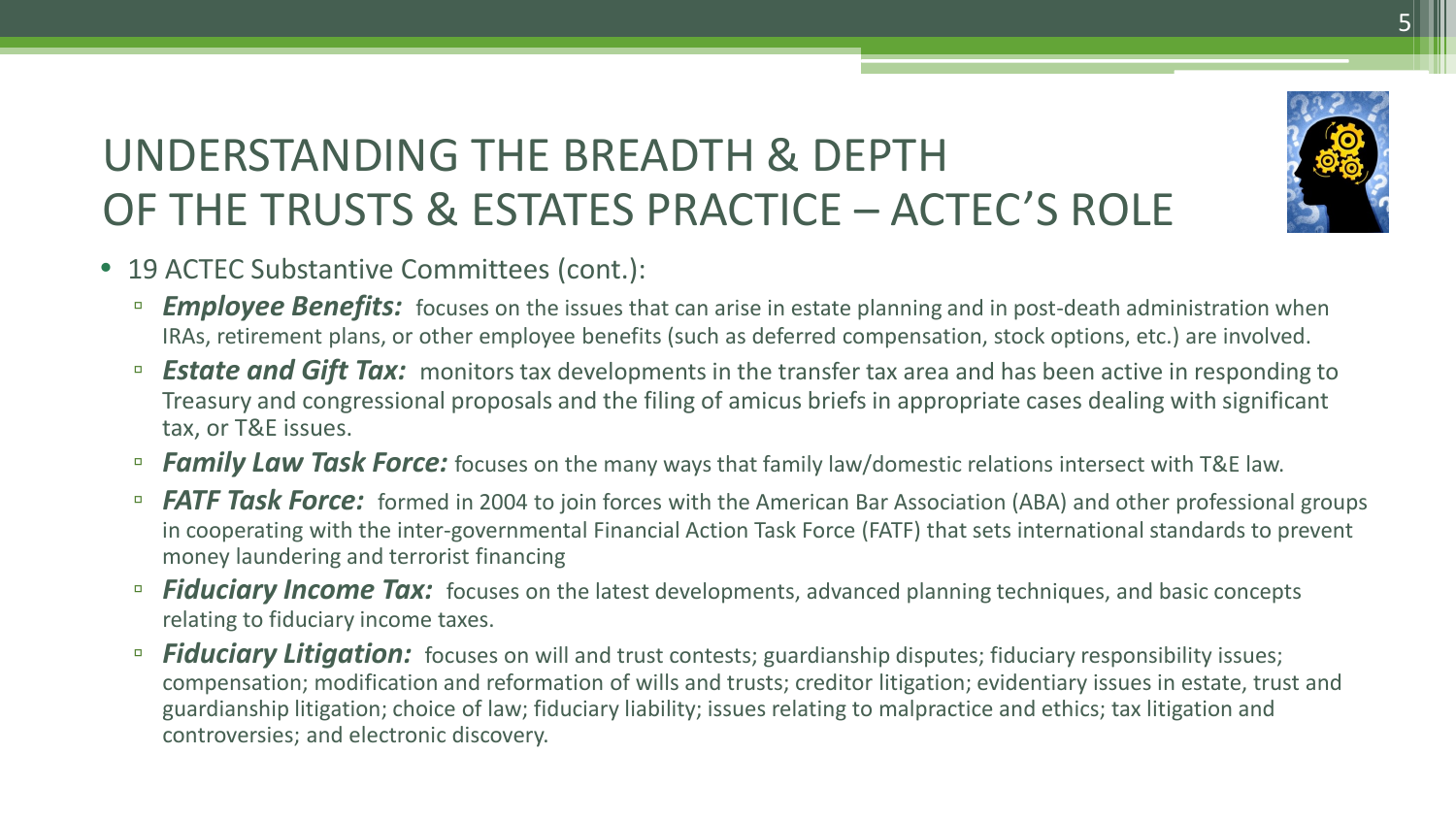#### UNDERSTANDING THE BREADTH & DEPTH OF THE TRUSTS & ESTATES PRACTICE – ACTEC'S ROLE



- 19 ACTEC Substantive Committees (cont.):
	- **International Estate Planning:** focuses on the issues that face individuals who have (or plan to have) multinational assets, multinational families and/or cross border issues.
	- **Legal Education:** focuses on trust and estate courses offered in law schools, strategies for incorporating skills training into courses, ideas for mentoring new lawyers in estate planning, the role of adjunct professors, and T&E related scholarship, case law, statutory law, and current developments
	- **□** *Practice:* strives to assist Fellows with their law practices and lives, both qualitatively and quantitatively.
	- **□ Professional Responsibility:** encourages timely and collegial discussions and arranges presentations addressing current ethical and professional responsibility issues faced by trust and estate lawyers.
	- **□ State Laws:** focuses on estate planning and administration topics governed by state law. Special attention is given to the development and implementation of uniform laws relating to trusts and estates.
	- **□** *Tax Policy Study:* studies the tax laws concerning gifts, bequests, generation-skipping transfers, and income taxation of trusts and estates and identifies problems and issues in the laws that should be addressed by legislation or regulation.
	- **Technology in the Practice:** addresses the many ways Fellows can use technology to make their practices more efficient and enjoyable, including reviews and demonstrations of hardware, software, "Apps," and processes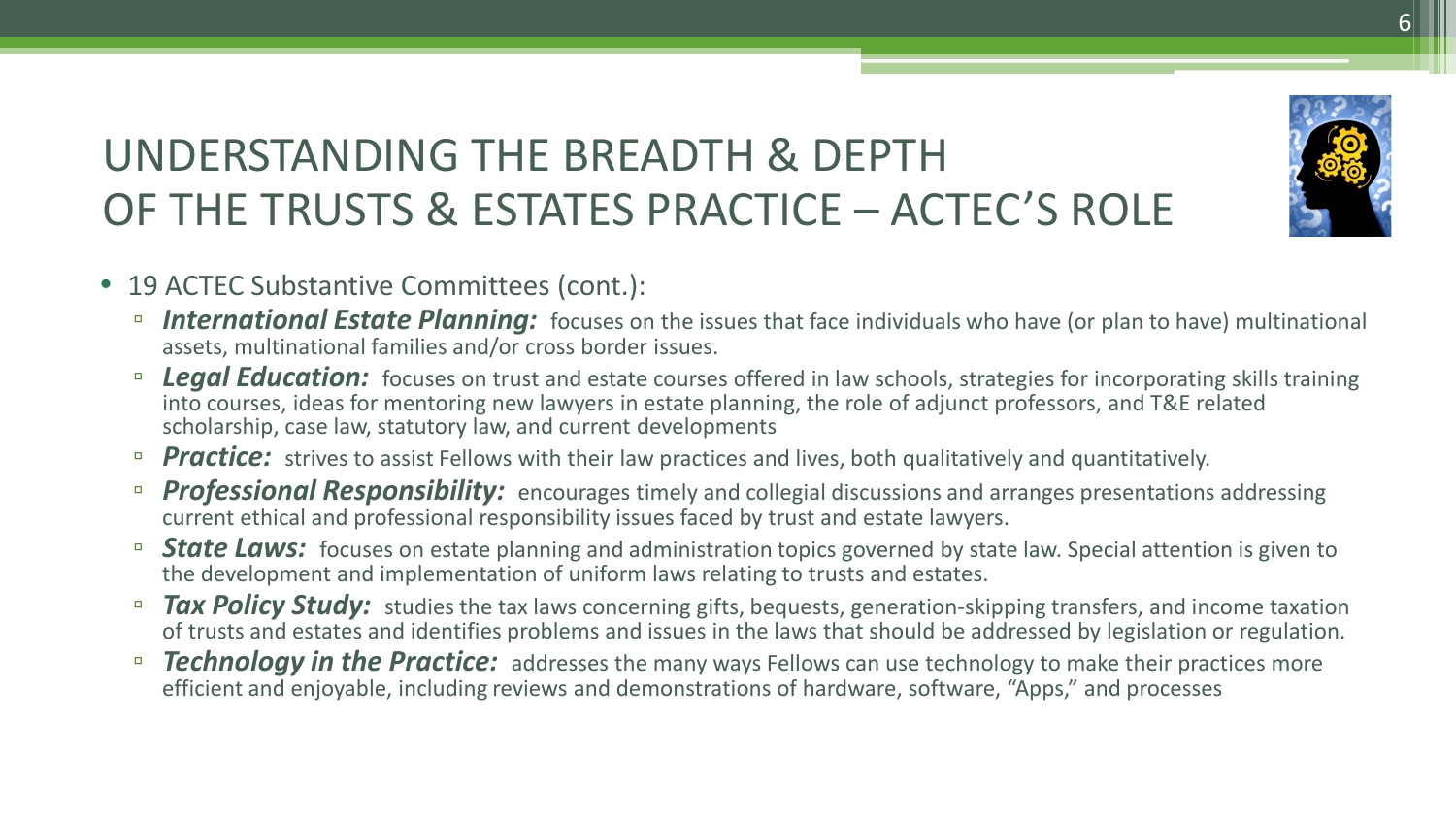# EVALUATE AND IMPROVE YOUR OWN T&E PRACTICE

- Stay on top of current developments
- Attend CLE programs; read articles; subscribe to periodicals
- Learn drafting, planning and administration



- Thoughtfully examine the holes in your practice and work on them
- Invest personal non-billable time to watch, listen and engage with more senior lawyers
- Be proactive, grab work, try to help . . . Don't wait for an assignment
- Ask questions!!

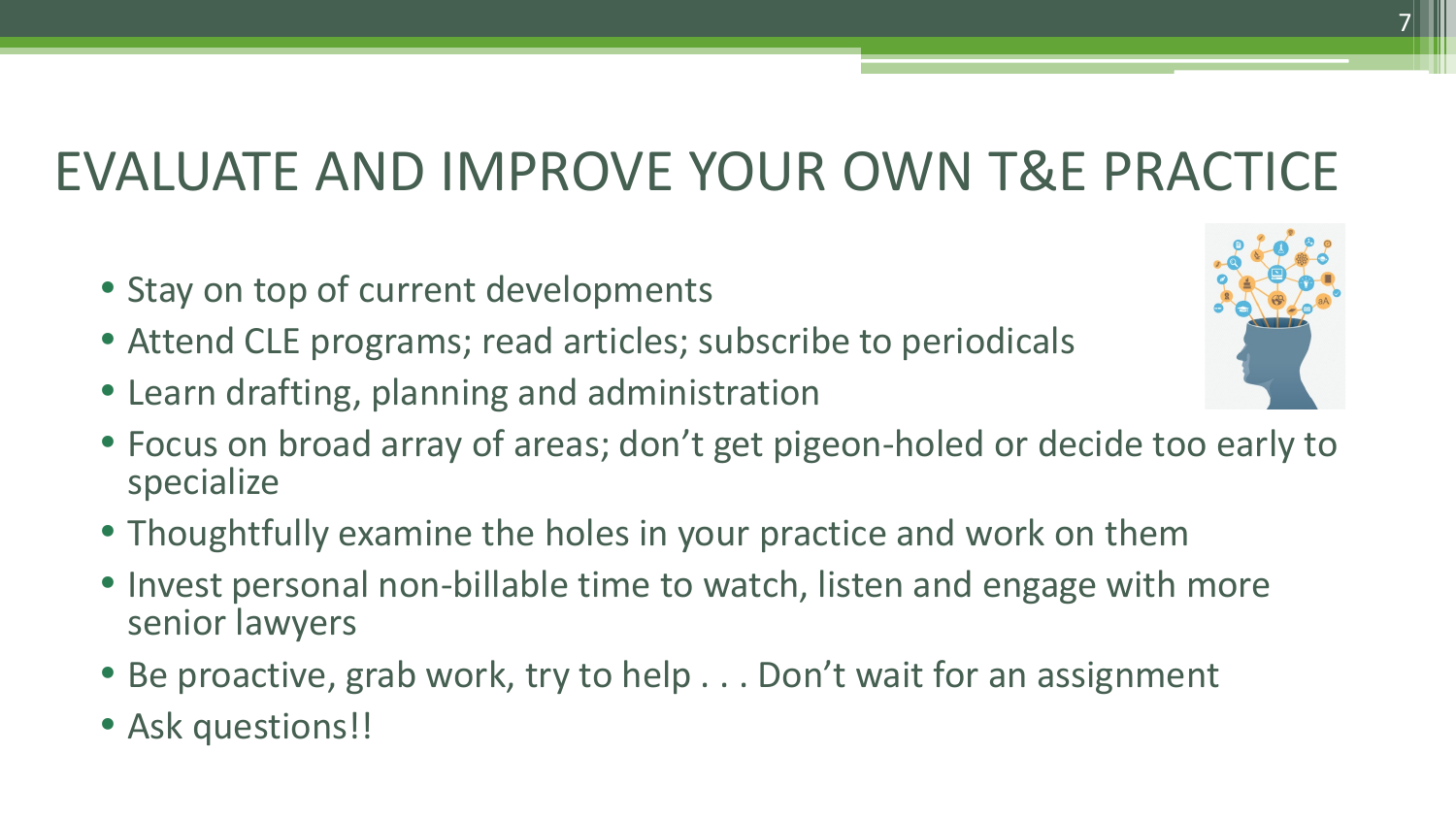#### EVALUATE AND IMPROVE YOUR OWN T&E PRACTICE

- Be prepared to make suggestions or offer alternative ideas; share relevant articles; manage information
- Do top quality work (proofread and test the numbers)
- Learn Excel!
- Develop your own style
- Learn to exercise judgment and be open minded
- Be aware of your own biases
- Know everything about the client and the client's family
- Be interested and interesting
- Engage with other advisors; a team approach is the best

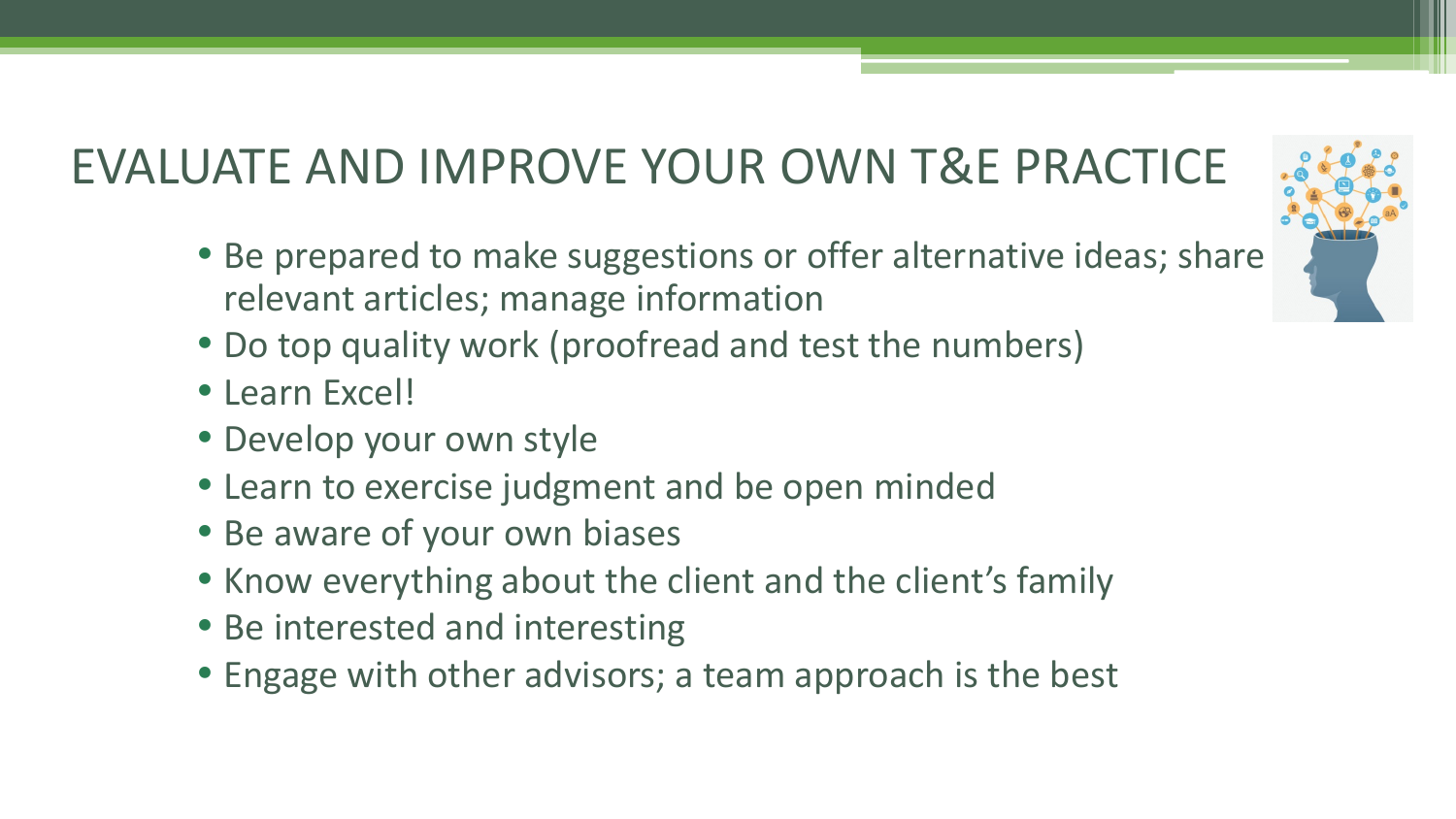

# NETWORK & MAKE YOURSELF KNOWN

- Network Opportunities Abound!
	- Join, participate, volunteer
	- Committees and projects can raise your profile
	- Look for a good fit and become a star
	- Effectively manage the time away from your practice and learning your craft
	- Many organizations are hungry for your participation and enthusiasm
- The American Bar Association Section of Real Property Trust and Estate Law (RPTE)
	- Find a substantive committee to join
	- Try to attend RPTE meetings and participate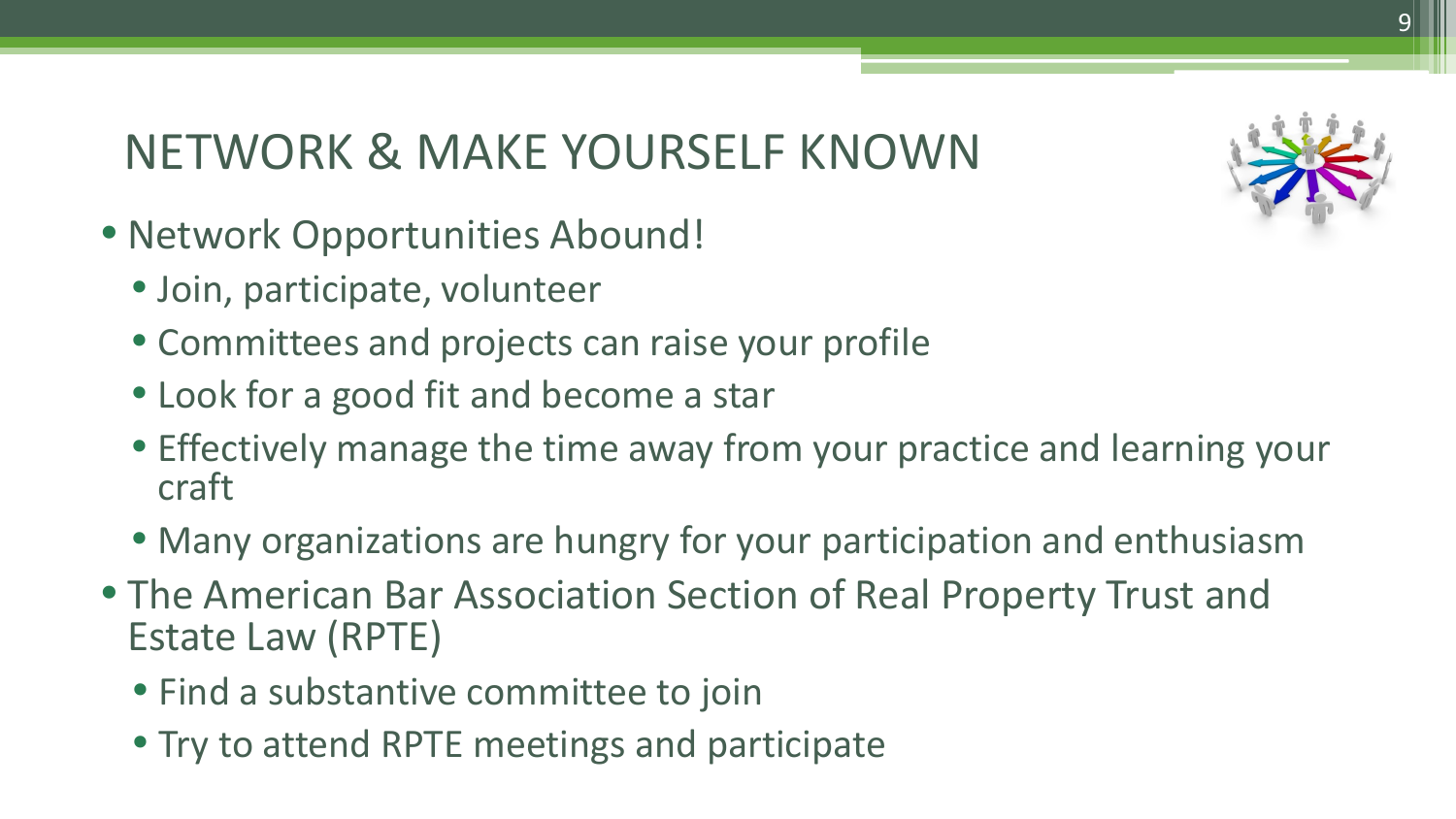# NETWORK & MAKE YOURSELF KNOWN (cont.)

- The National Association of Estate Planning Council (NAEPC) in your area.
	- Includes a diverse group of professionals who can be assets to your practice,
		- as well as referral sources
	- Other Attorneys
	- Accountants
	- Financial Planners
	- Insurance Professionals
	- Trust Officers
	- Non-Profit Development Professionals



10

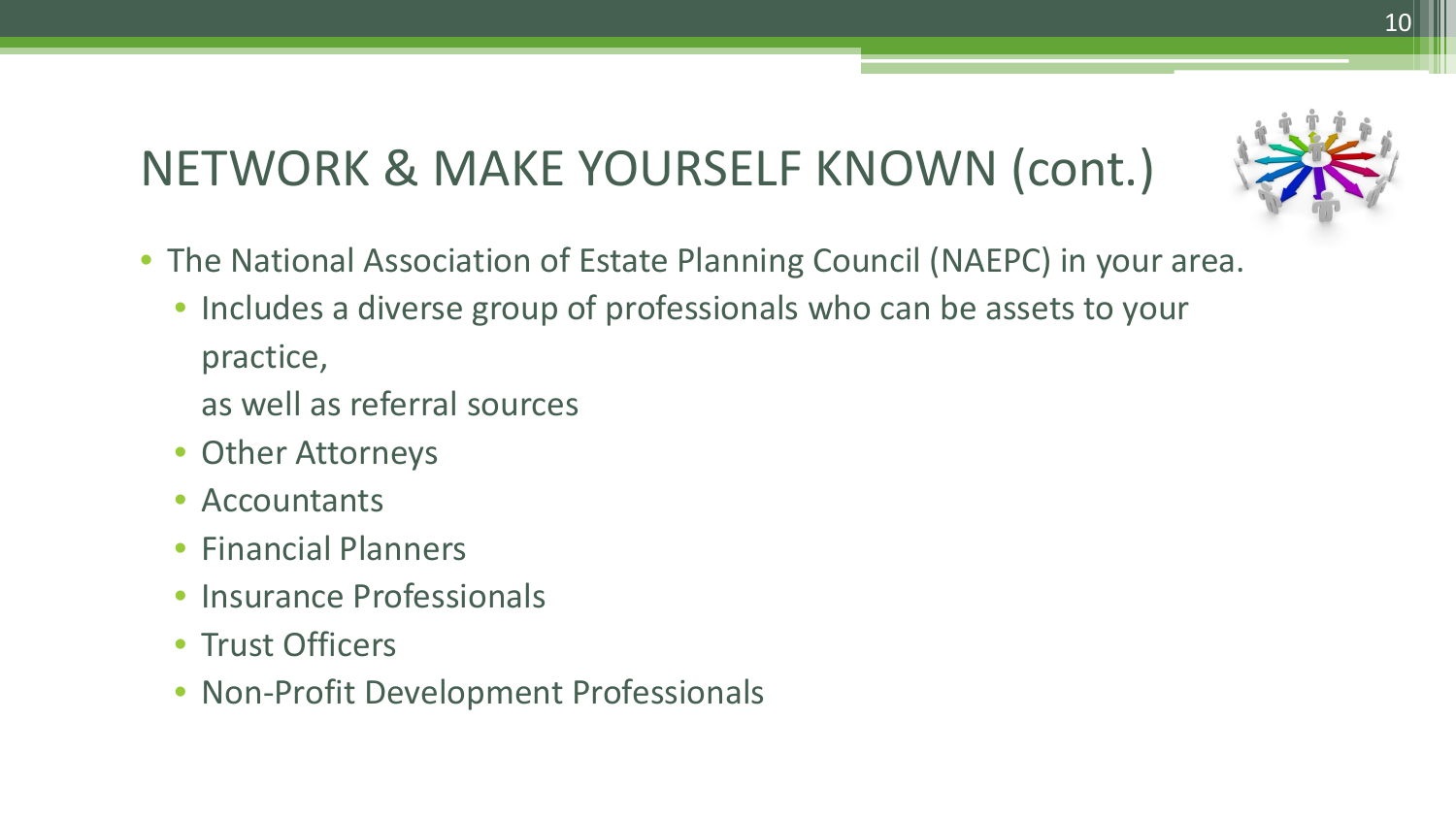#### NETWORK & MAKE YOURSELF KNOWN (cont.)

#### • State and Local Bar Associations

- Trusts & Estates Section
- Tax Section
- Elder Law Section
- The National Association of Elder Law Attorneys (NAELA)
	- Consider if you have an interest in this area of practice
- Society of Trust and Estate Practitioners (STEP)
	- Global organization for practitioners dealing with family inheritance and estate planning; international focus

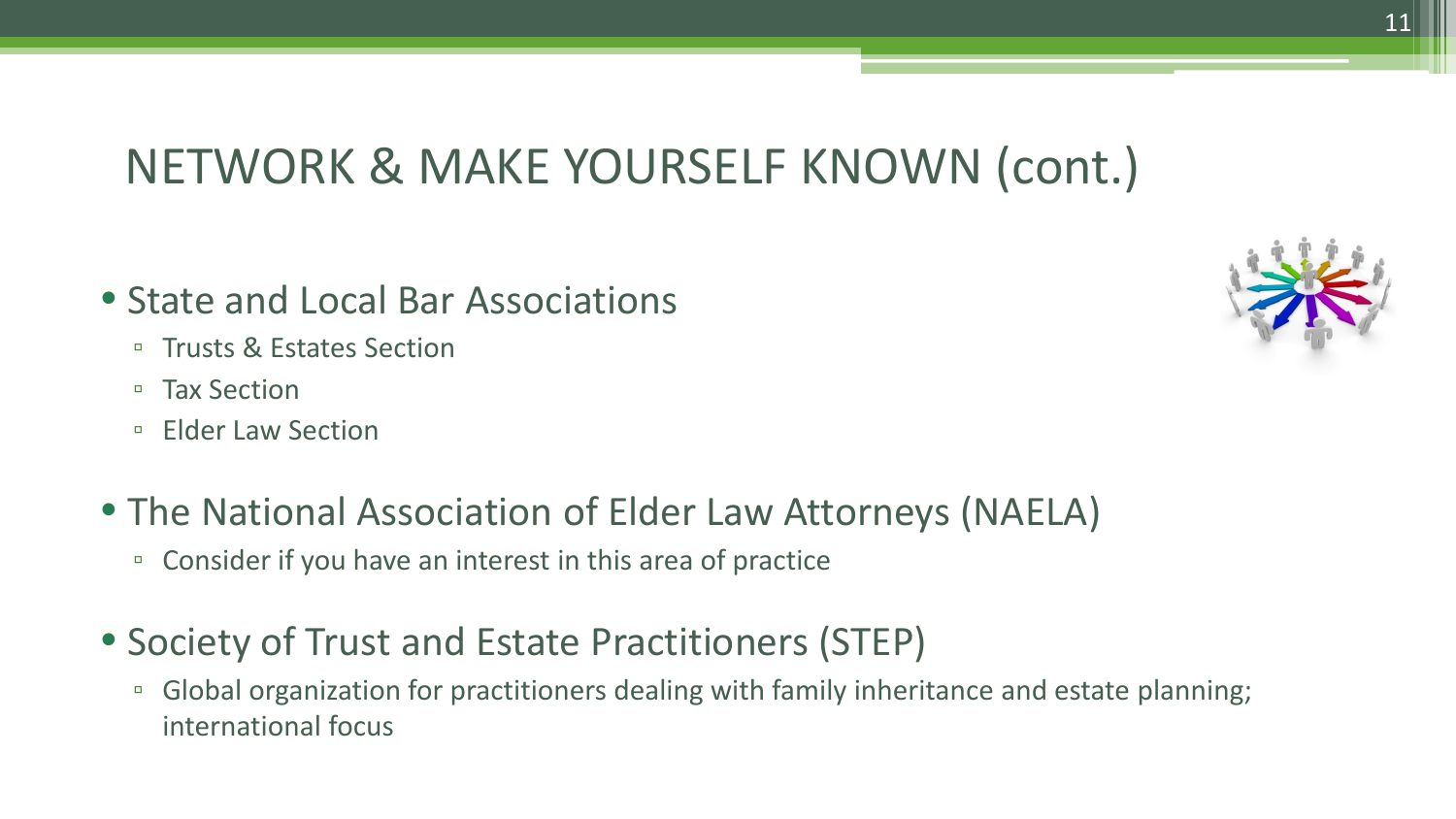#### NETWORK & MAKE YOURSELF KNOWN (cont.)

- Study Groups
	- Create/join a small intimate group of T&E professionals at your experience level
	- Create/join a small intimate group of cross-professionals, i.e., accountants, estate planners and insurance professionals
	- Meet regularly for breakfast or lunch
	- Share your experiences, seek advice, learn from the experiences of others
	- □ Grow together!
- Sponsored Events
	- □ Selectively accept invitations to attend events sponsored by banks, trust companies, financial institutions and other professional organizations
	- Events that include spouses and/or children are good ways to balance family time and to enable your spouse to also make connections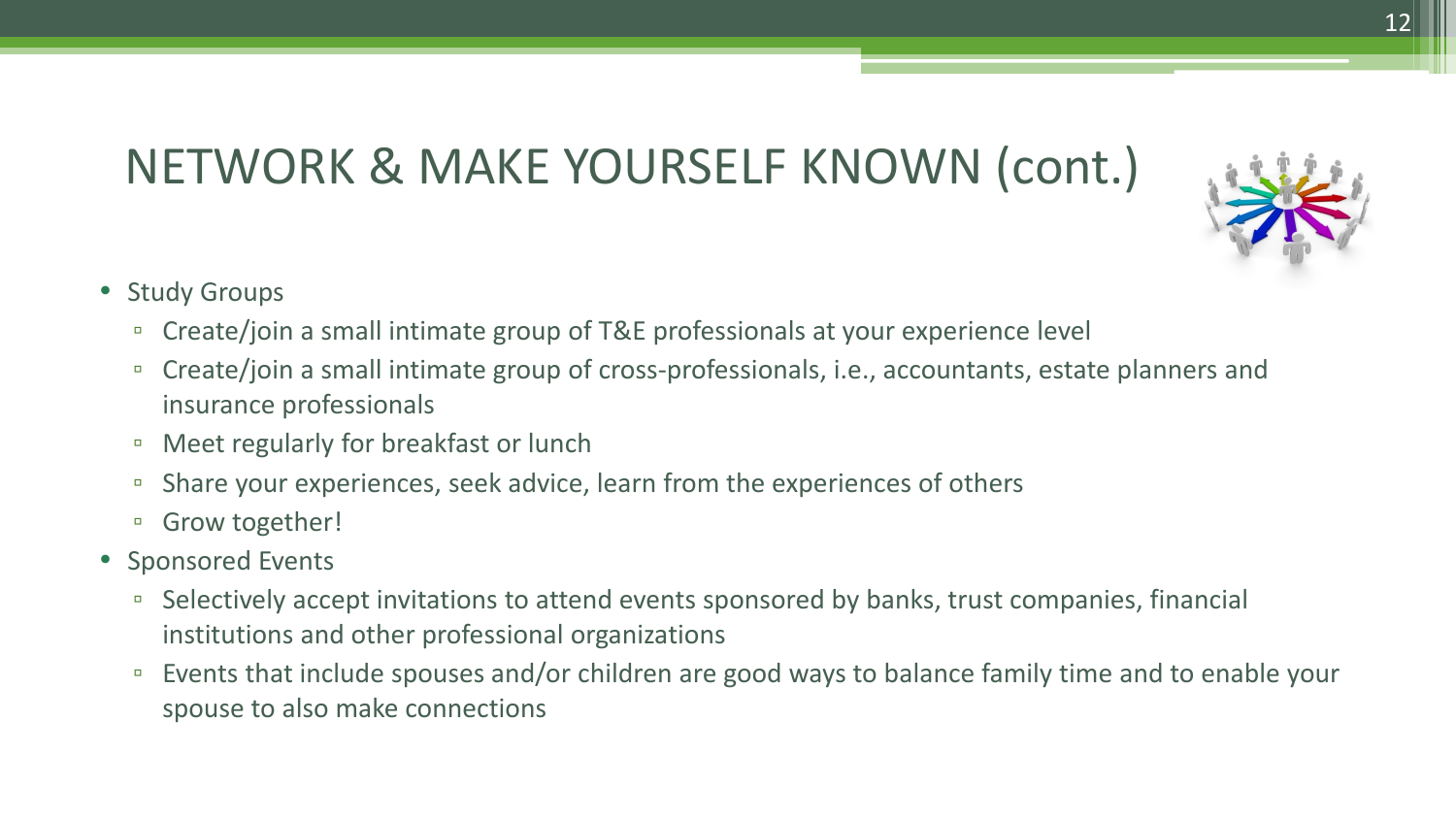#### BUILDING BLOCKS **3+ YEARS**, NETWORKING BEGINS



- With at least 3 years of experience you can be an important contributor
- Volunteer to work on and possibly chair subcommittees that:
	- Propose and draft legislation important to the T&E Practice
	- □ Help the organization find speakers; arrange events; moderate panels
	- Promote the purpose of the organization you joined
- Teach! Accept speaking invitations from professional organizations, planned giving organizations, schools, religious and other public charities, community groups, etc.
- Write outlines and articles, and collaborate with other speakers
- Share credit and sing others' praises liberally (when deserved)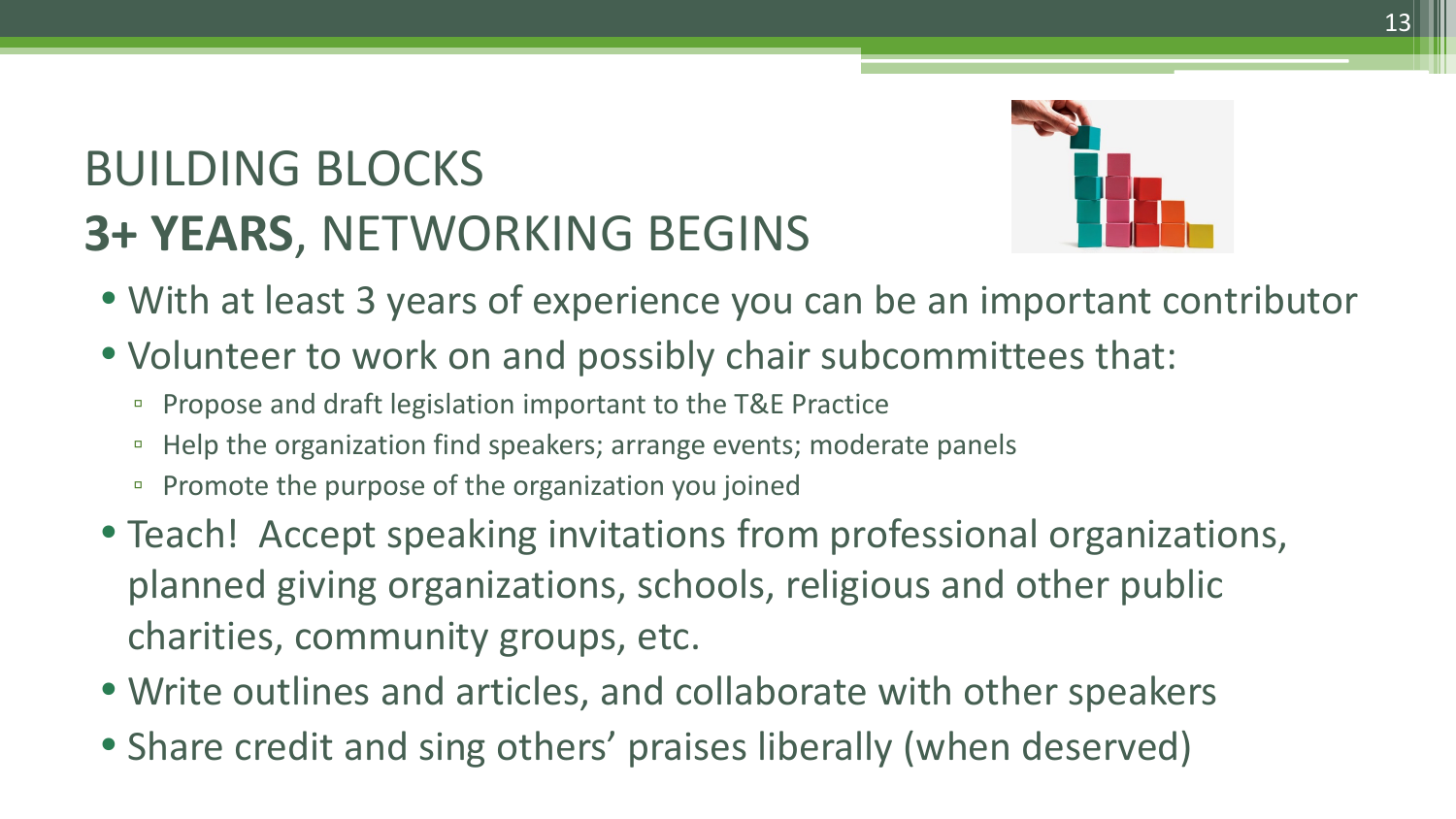## BUILDING BLOCKS 3+ YEARS, NETWORKING BEGINS (CONT.)



- If you are interested in eventually becoming a Fellow of the American College of Trust and Estate Counsel (ACTEC), work to fulfill the requirements of excellence to qualify for nomination
- ACTEC looks for excellent T&E attorneys who have made a "substantial contribution" to the T&E practice, and:
	- At least 10 years of practice
	- □ Teaching, including seminars and presentations (especially audiences of attorneys & law students)
	- Sophisticated, scholarly publications
	- Bar Service, especially in leadership roles
	- Promoting legislative initiatives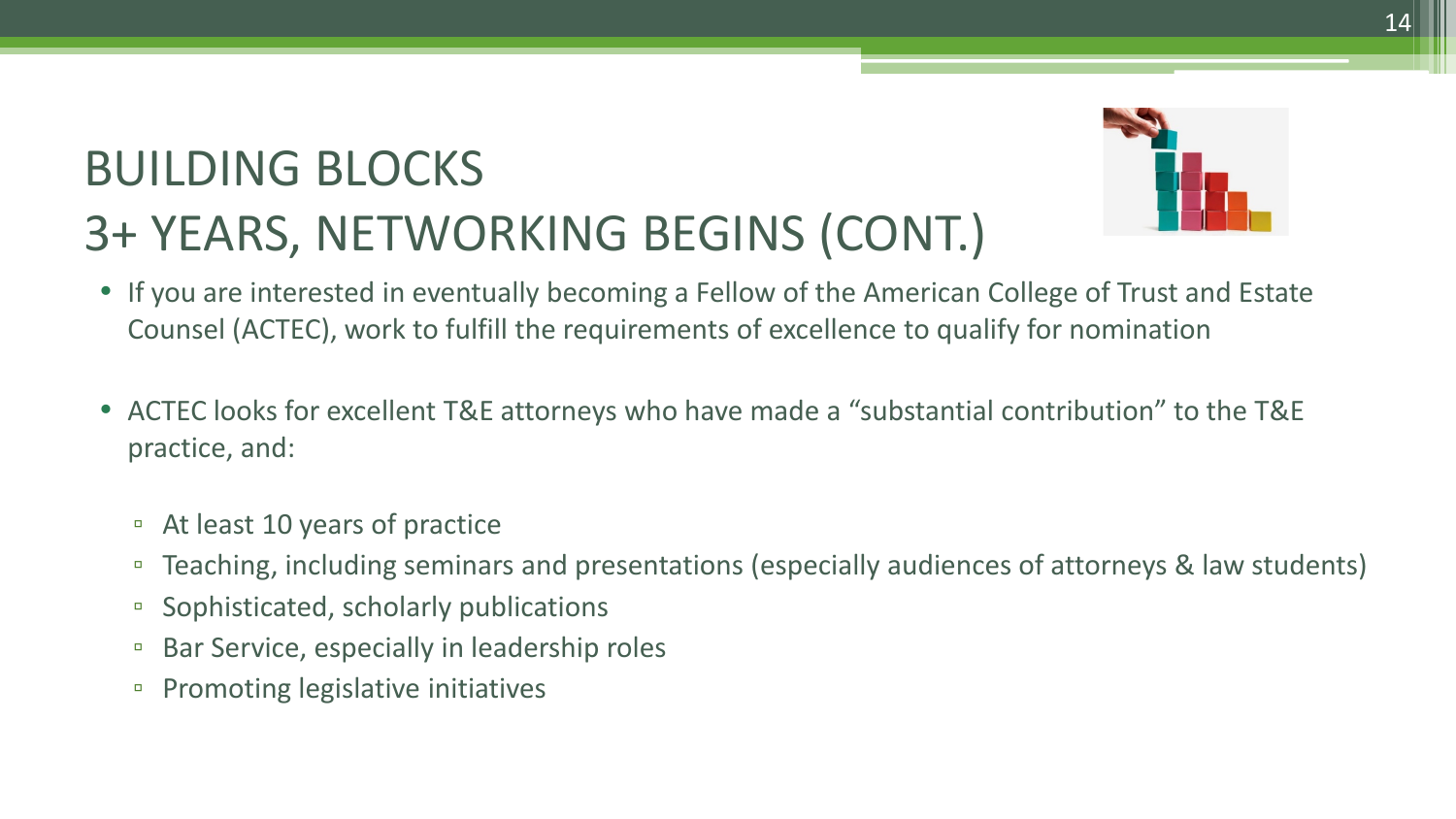# BUILDING BLOCKS 3+ YEARS, NETWORKING BEGINS (CONT.)



- ACTEC Fellows now include Fiduciary Counsel, who are attorneys working for fiduciary services companies (banks and trust companies)
	- Must meet all the requirements for a Fellow in private practice
	- Must provide T&E counsel comparable in breadth, tone and independence to that provided by a Fellow in Private practice
	- Must provide such counsel directly to clients of the fiduciary services company or to others in the fiduciary services company, considering and developing advice directly to clients
	- Most significantly, must have a statewide or regional, if not national, reputation
- ACTEC Fellows are *nominated* so get to know as many ACTEC Fellows as possible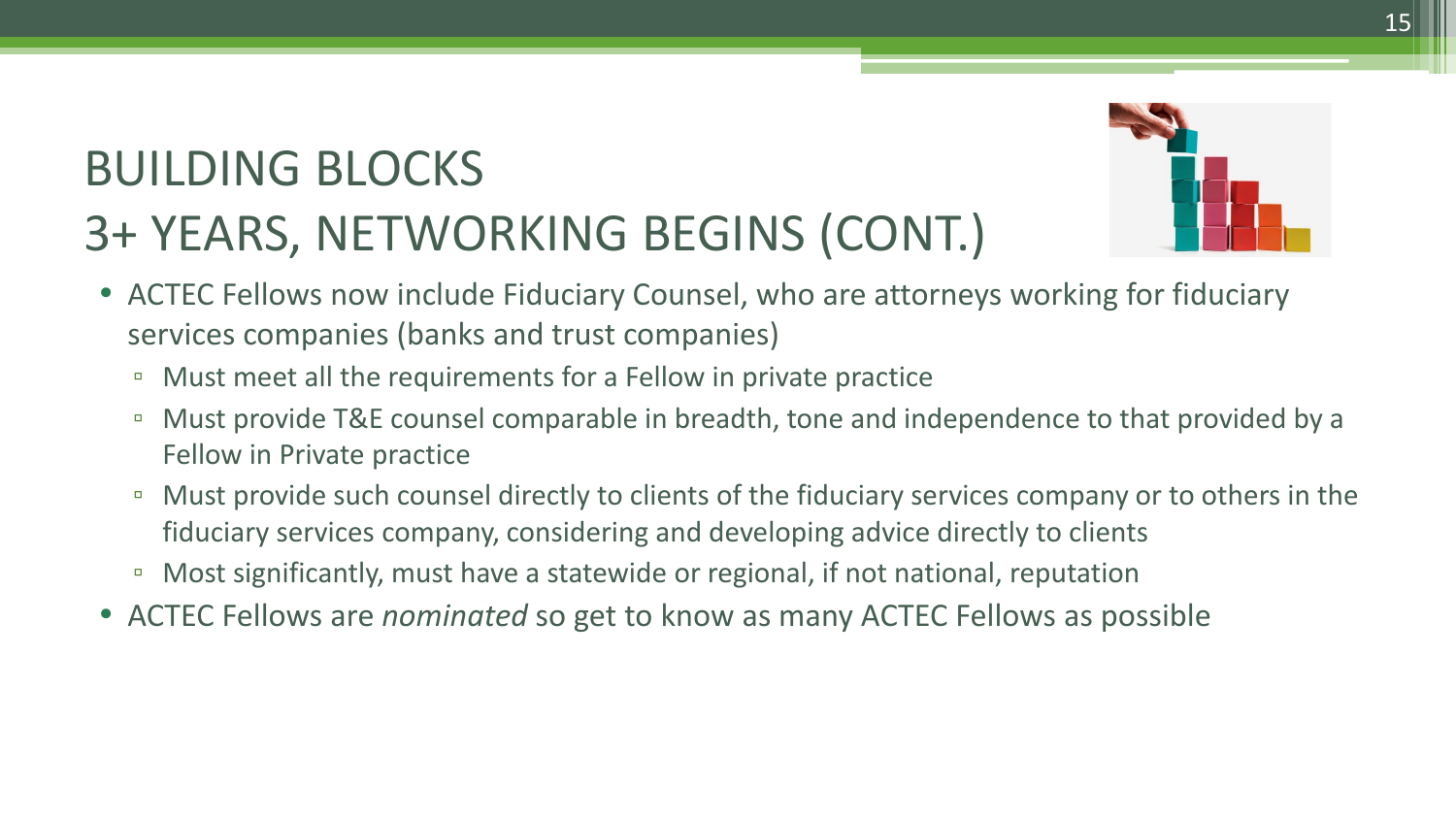- Easier to keep a client than find a new one
- Best referral source is a satisfied client
- Other good referral sources are other professionals who know your work or with whom you have interacted in a meaningful way
	- Always send a thank you for a referral
	- Be a team player
	- □ If the client is a shared client, keep the referral source and any other involved professionals informed and included
- Build a data base of referral sources

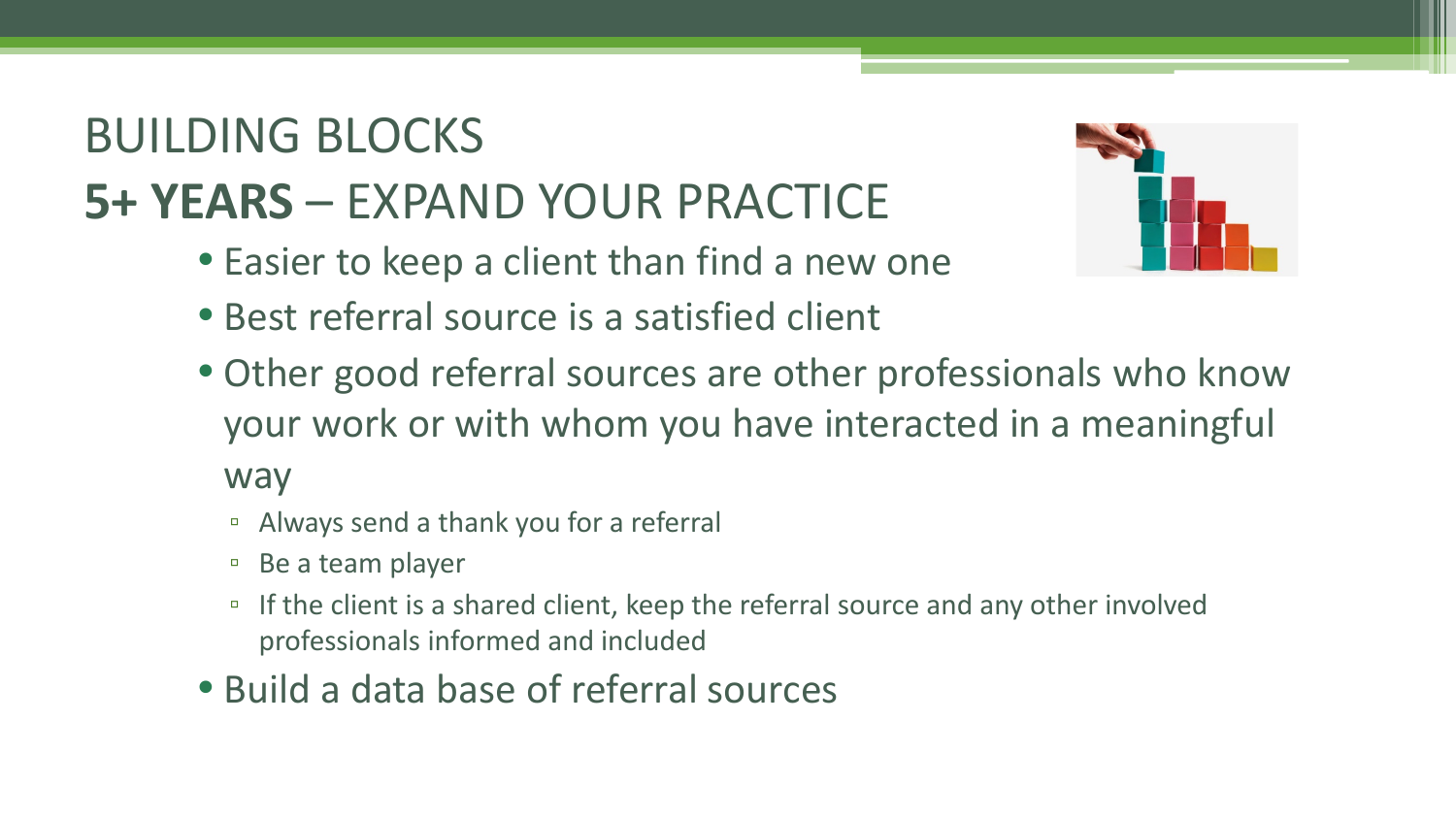

- Cross-referrals within your firm will help you build your practice
- Educate the other attorneys in your firm about your practice
- Become an integral part of the relationship so that the client and the partner both think of you as part of the succession plan
- Originate more business for your firm
- "Cross-sell" your firm's other services, i.e., real estate, corporate work, litigation
- Consider your personal "marketing plan"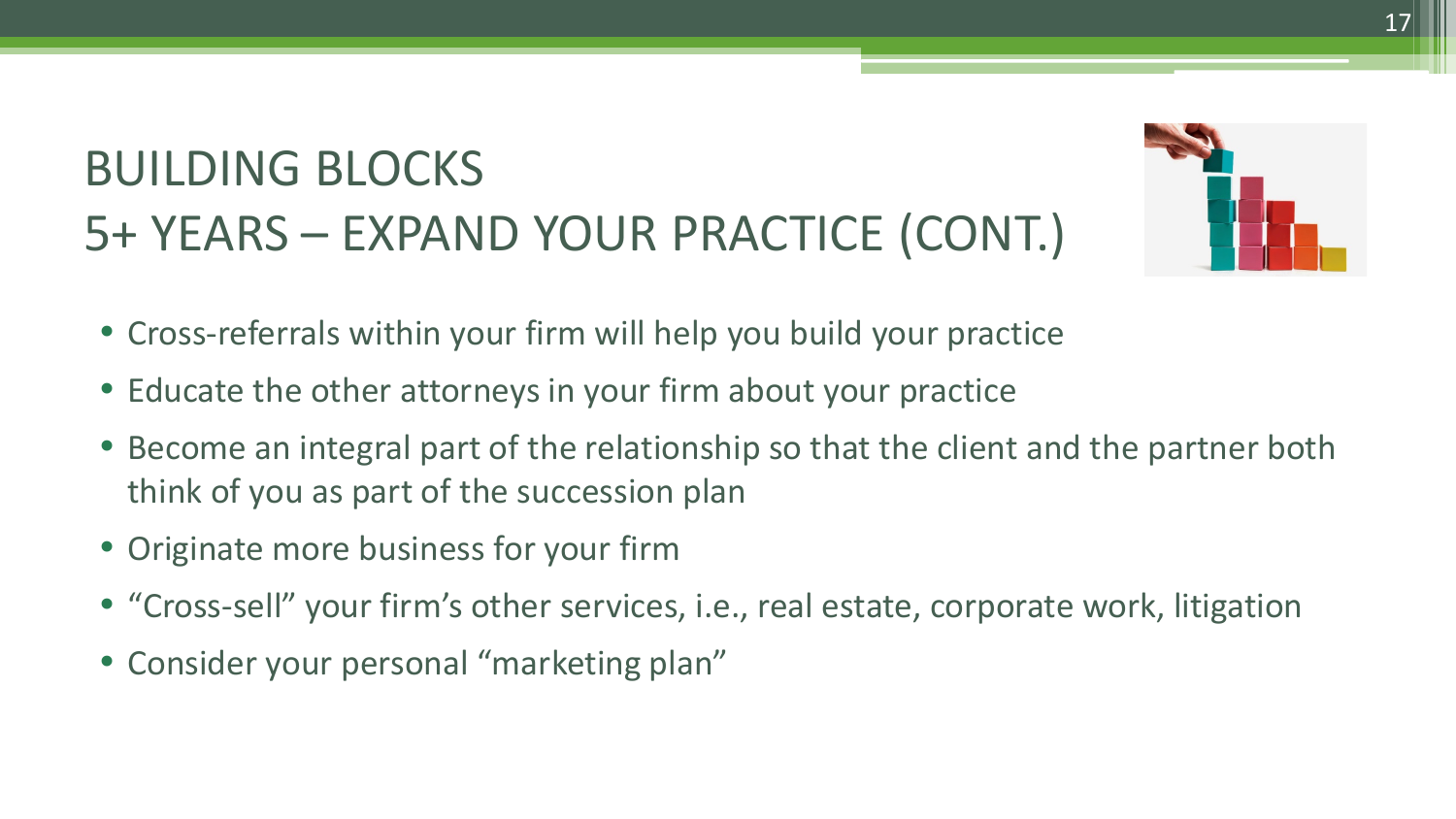

- For example, if your client has an interest in a family business and your firm works with family businesses, be certain your client knows that your firm:
	- Creates entities
	- Drafts entity purchase and restriction agreements
	- Works on succession planning with non-qualified deferred compensation plans, recapitalizes business into voting and non-voting interests and structures wealth transfers
	- Can represent your client in the sale of the business or the acquisition of additional businesses
	- Can meet with your clients and their accountants on an annual basis to review tax and business planning and make sure formalities required to maintain the entity are being met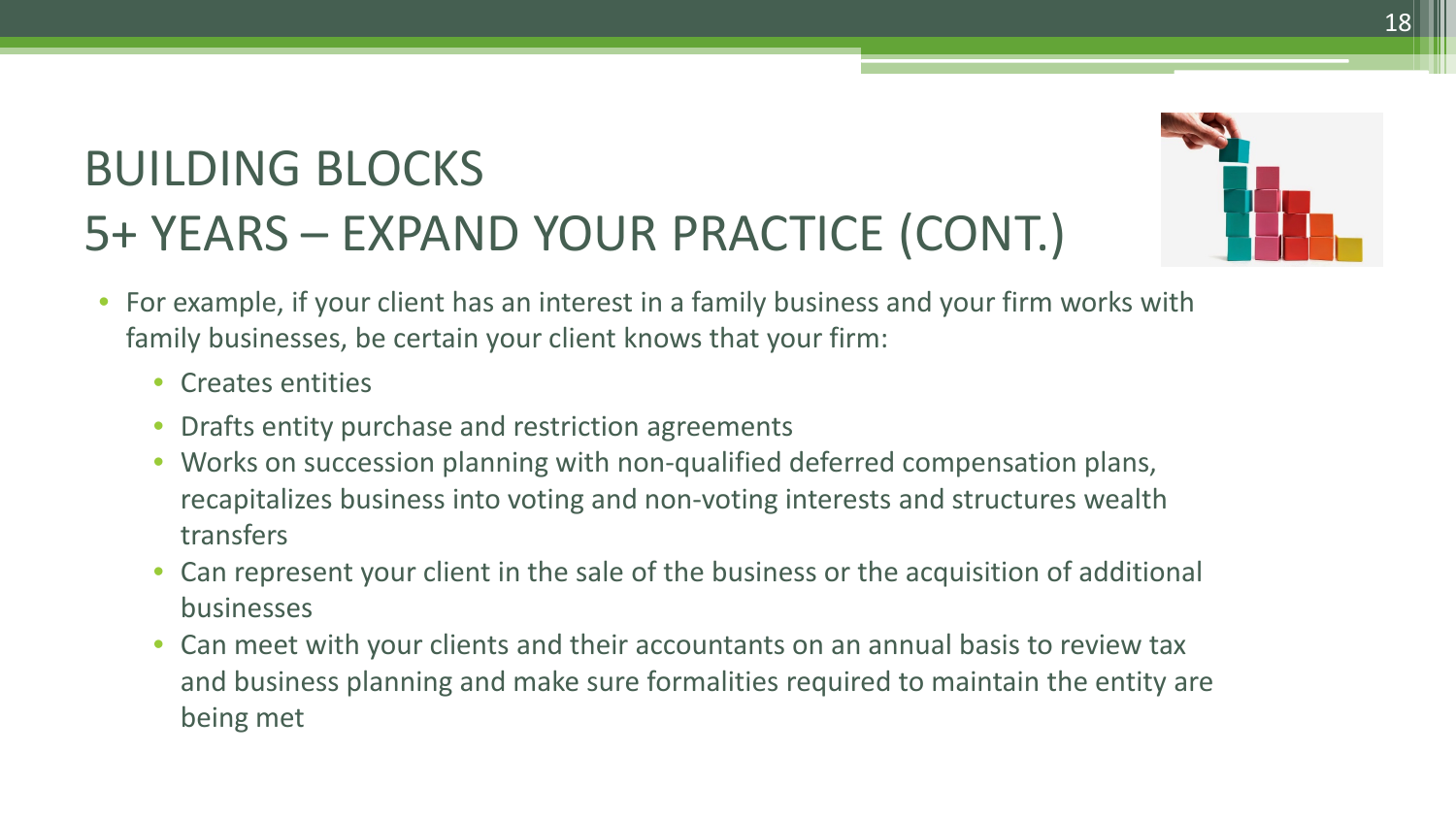- If you have a boutique firm, create good outside referral sources in other areas of the law
	- Outside attorneys want you to come back for more
	- You can "match" the client and the outside attorney possibly even better than keeping the work "in house"
	- "Virtual law firm"
- Even at a full service firm, create good outside referral sources
- Nurture relationships with your peers and referral sources
	- Share articles and other items of interest
	- Have a personal relationship when possible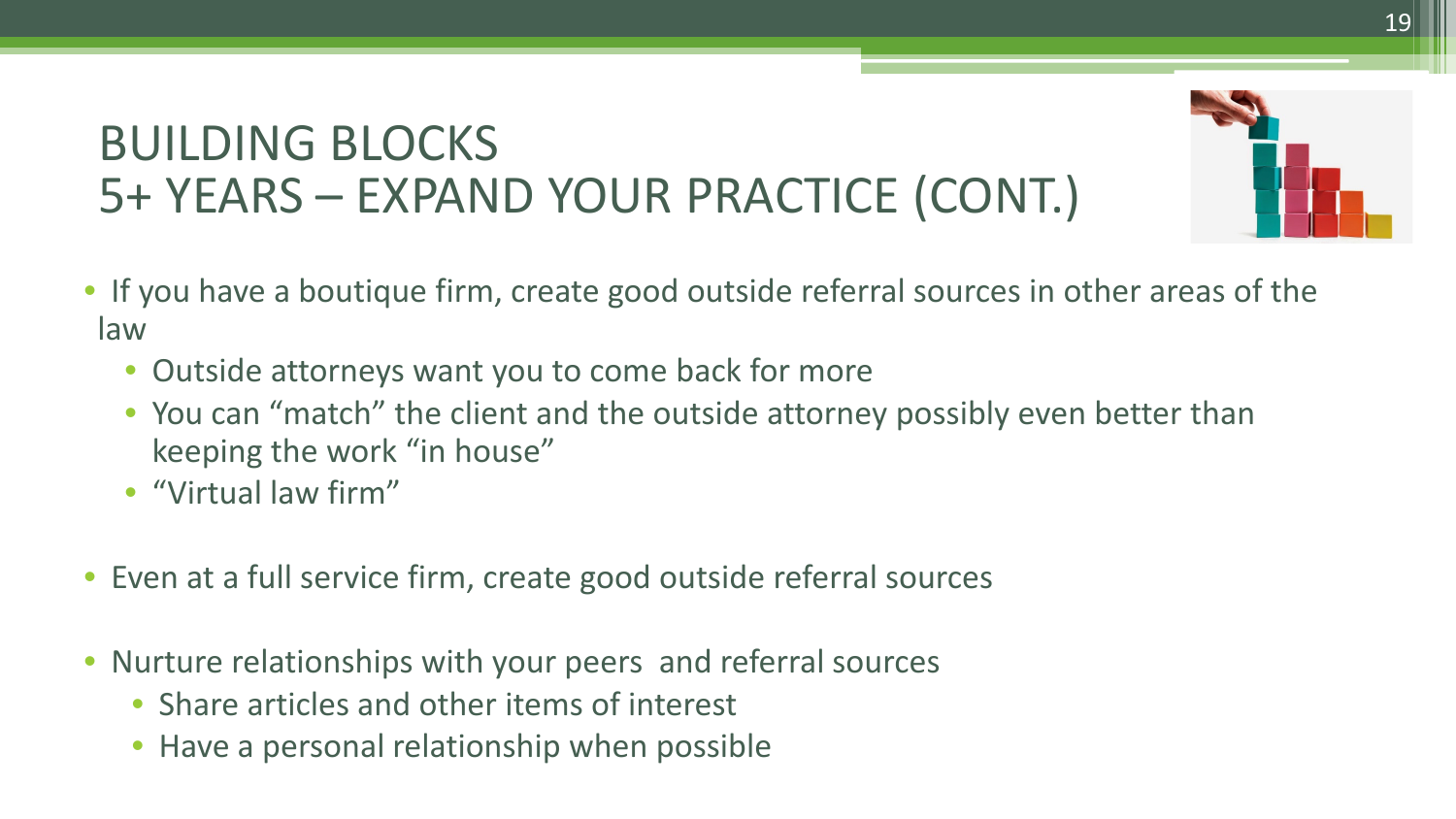- Stay in touch with clients
	- Newsletters and firm announcements are always helpful, especially for law changes
	- Pick up the phone; nothing replaces personal interaction
	- Send birthday wishes
	- Check in regularly
	- Always respond to client communications
- Be prominent on your firm's website and be certain that your talks, presentations, publications and other professional activities are listed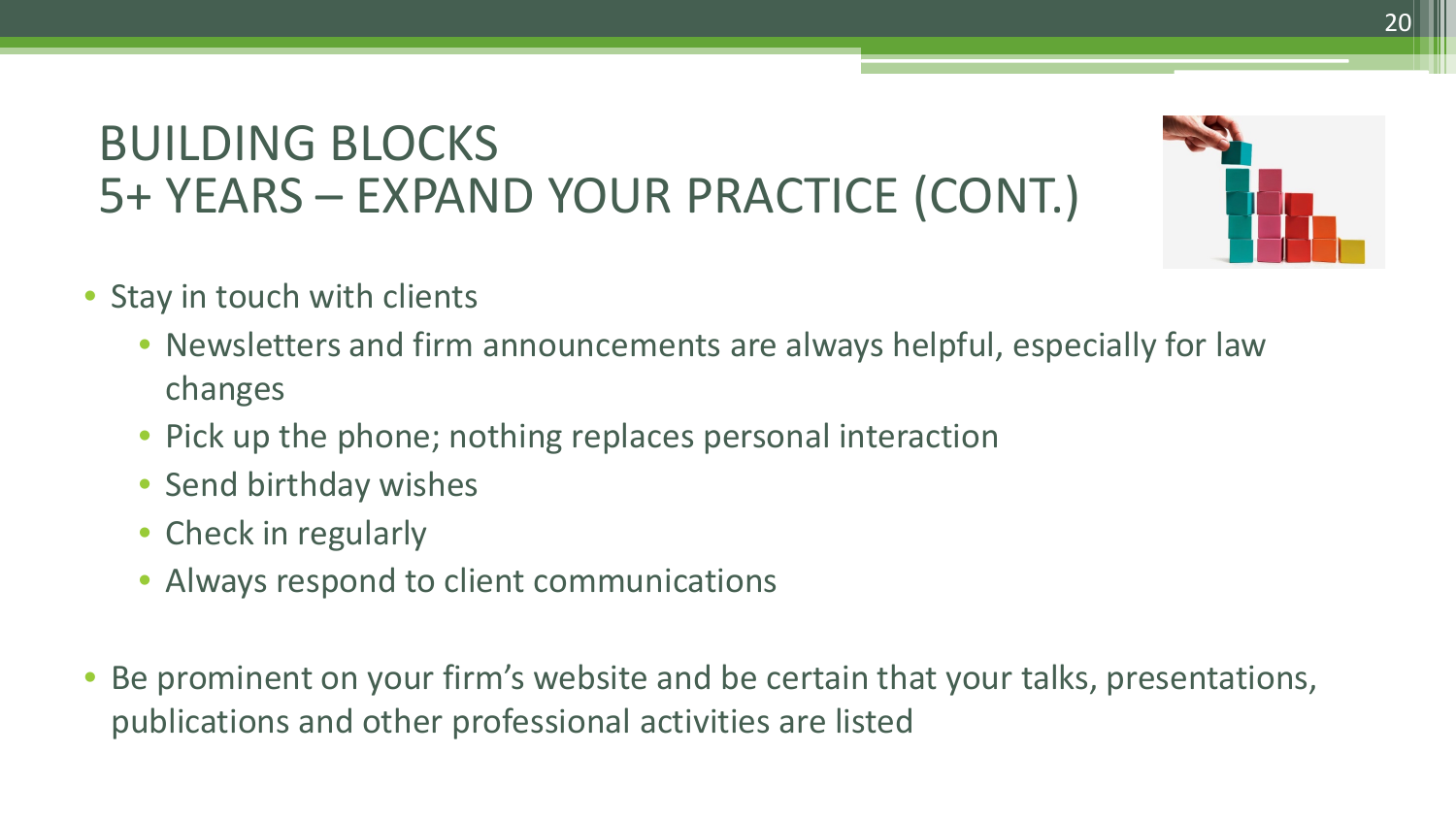- Develop good practice management skills
	- Return phone calls
	- Respond to emails
	- Set realistic deadlines and expectations
	- Calendar and tickler system
	- □ Fess up to clients when running behind (don't hide)
	- □ Get your hands dirty don't be a prima donna
	- Treat others with respect and courtesy
	- Communicate expectations
- Maintain a presence on Social Media within appropriate ethics parameters
	- Have a LinkedIn page and update it regularly
	- □ Contribute to your firm's blog (or start one!)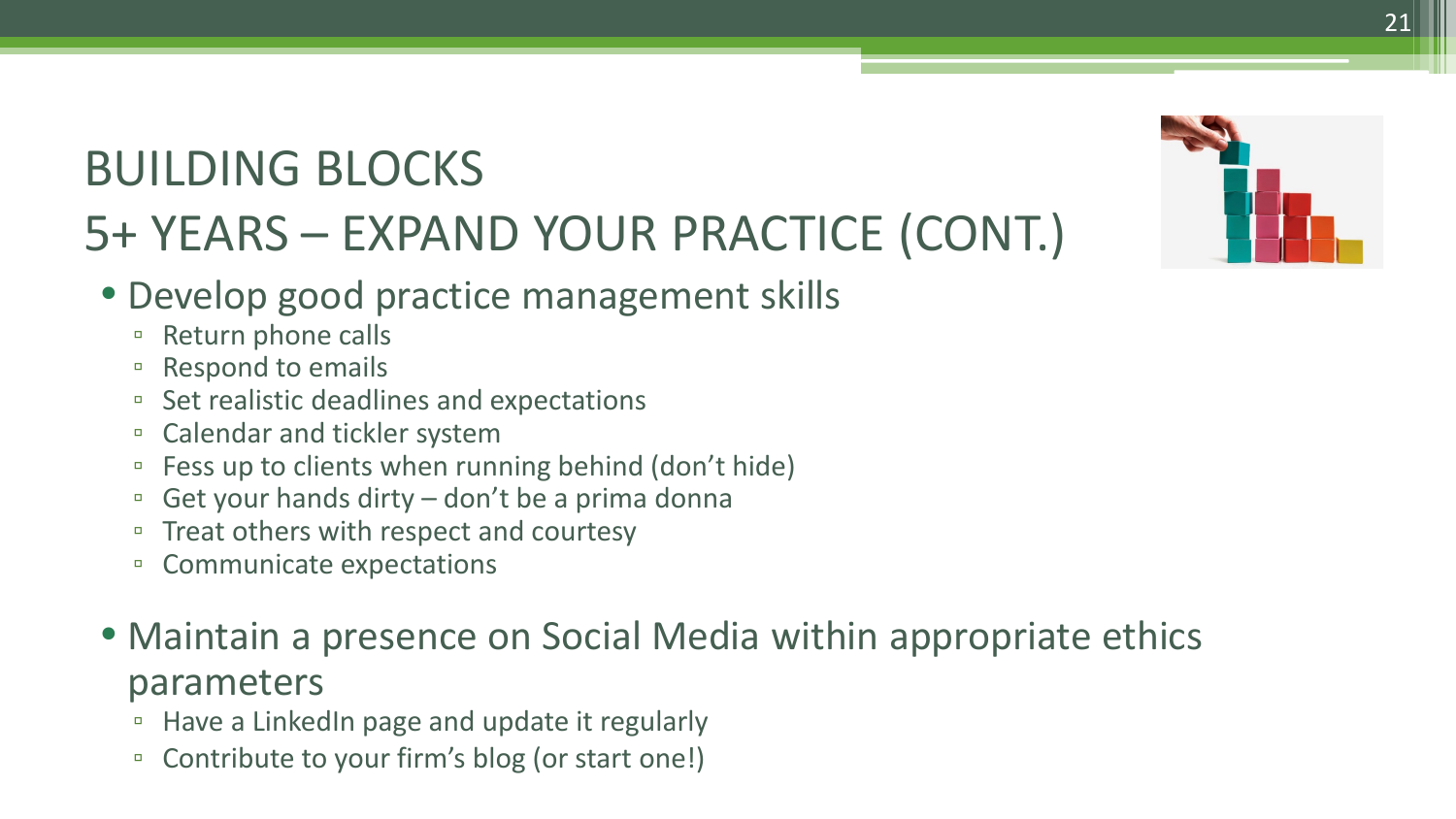

- Have your staff be part of the action, part of the team
	- The more your staff knows the more engaged they will be
	- You will have a better team for your clients and your staff will feel more invested
- Working with your assistant
	- Maintain your calendar
	- Communicate with your clients to keep them informed about the progress of your work when you are too busy to contact them (if you agree)
	- Coordinate with other attorneys and professionals on scheduling meetings
	- Track deadlines and tickler
	- Work together on billing
	- Have your assistant proofread everything you send out (which keeps him/her informed)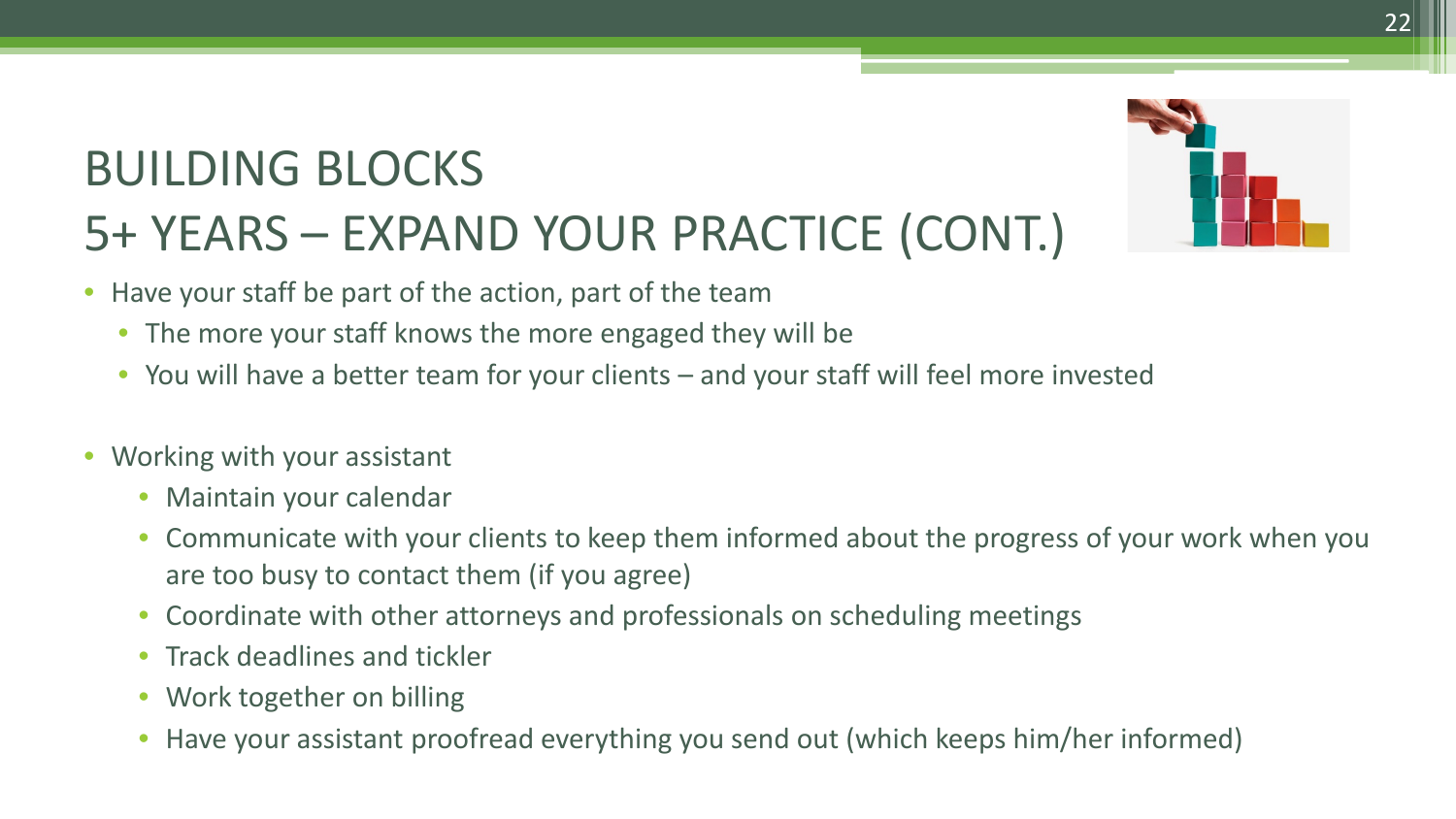- Working with paralegals
	- Again, make them part of the team
	- Set up regular meetings to review workload and status
	- Different uses of paralegals
		- Drafting
		- Estate / Trust administration
		- Other
- As your practice grows, look for an associate/colleague like yourself and ...
	- **PAY IT FORWARD**

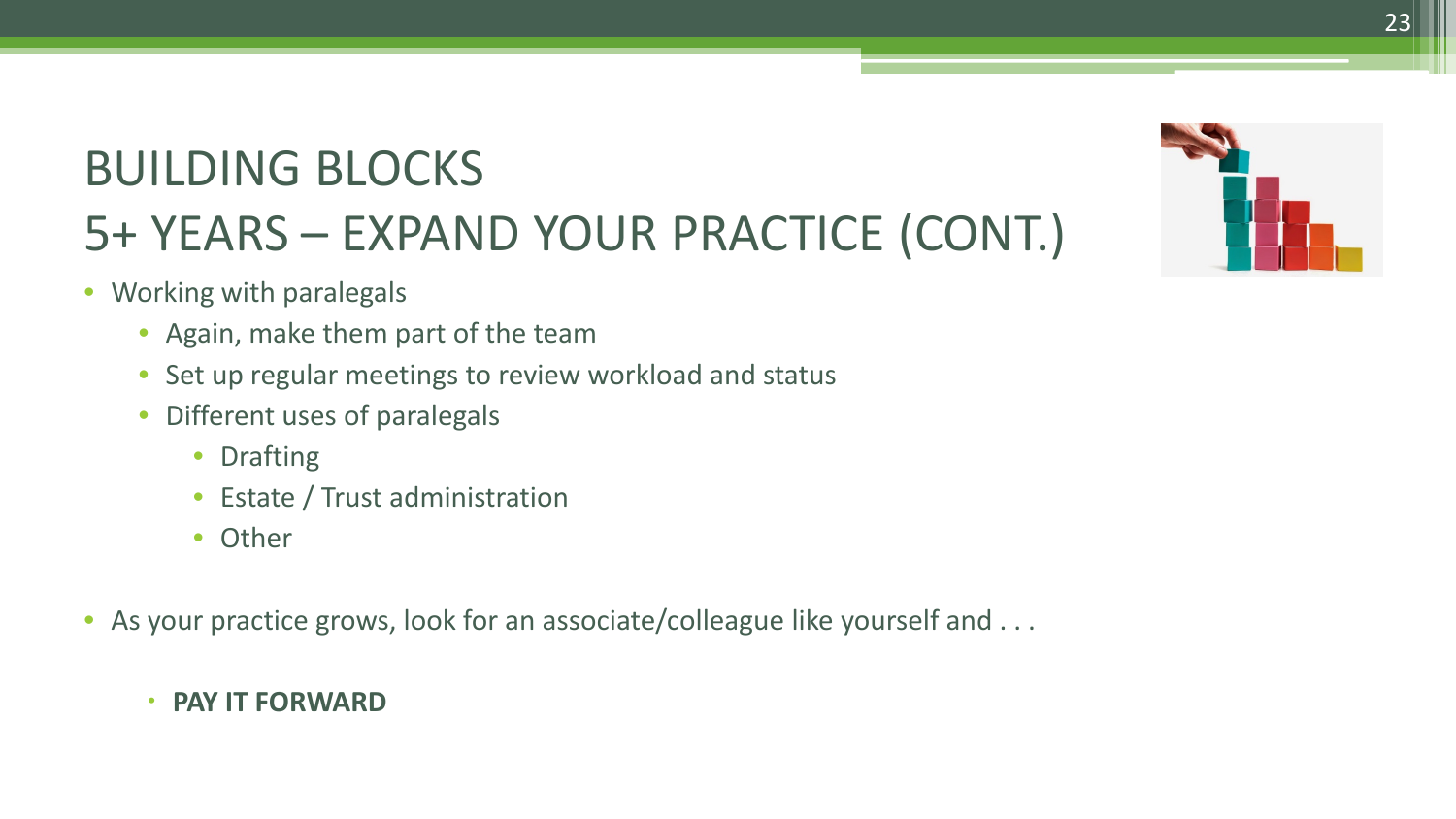# BUILDING BLOCKS 7+ YEARS – LAWYER AS FIDUCIARY

- Educating clients about options in selecting a fiduciary
	- Required tasks of a trustee
		- Responsible for asset management and administration
		- Implementing trust terms and balancing needs of beneficiaries
		- Tax compliance and tax planning
	- Desirable skills of a trustee
	- Options and pros and cons of each
		- Family members and friends
		- Corporate fiduciaries
		- Lawyers and other individuals serving as professional trustees
			- Historical precedent in law firm trust departments in Massachusetts and Pennsylvania
	- **No option is the right fit for every situation.**

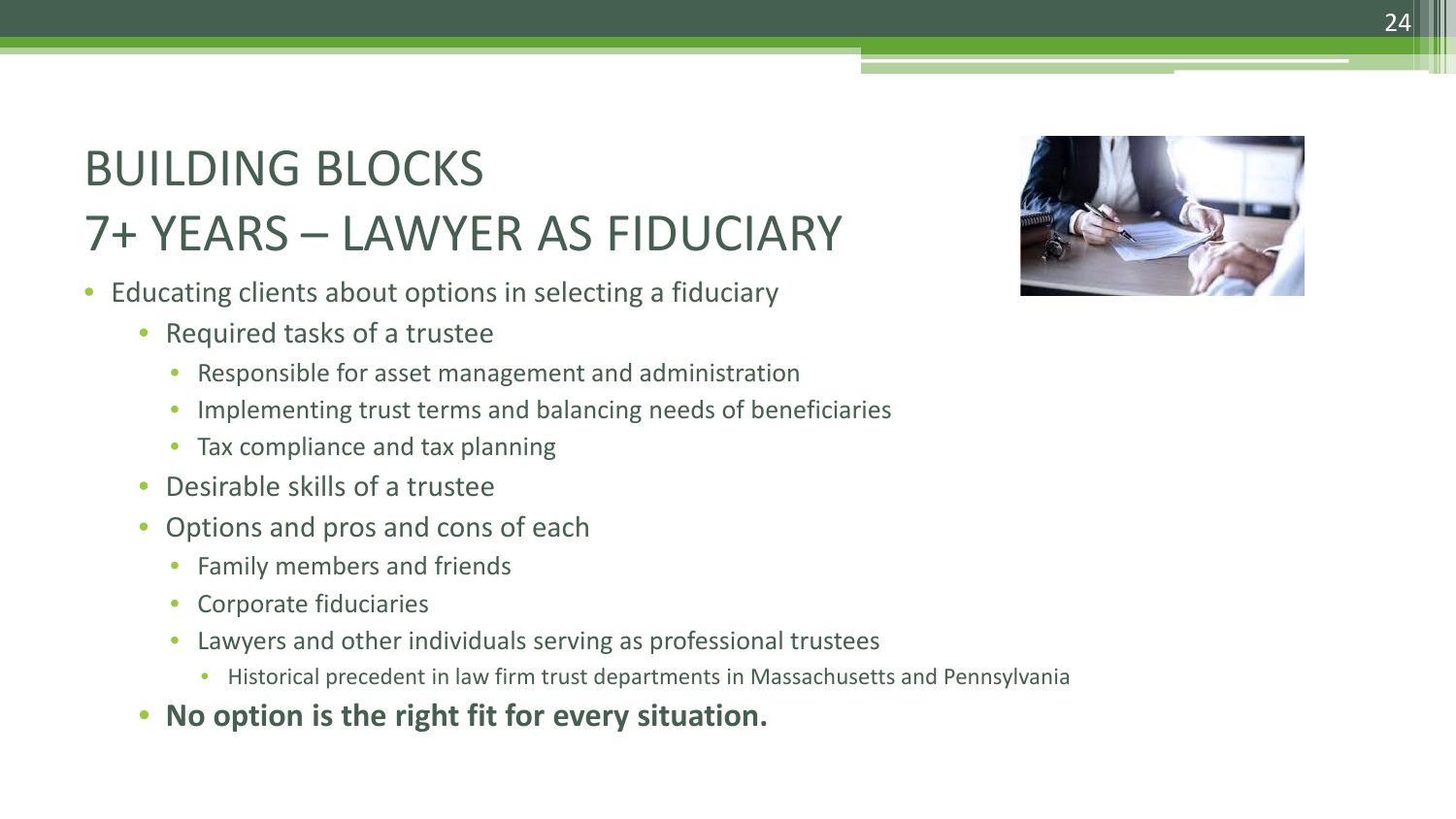# BUILDING BLOCKS 7+ YEARS – LAWYER AS FIDUCIARY

- Considerations
	- Potential self-interest cannot interfere with professional independent judgment
	- Business relationship with client
	- Competence to serve as fiduciary
		- Staffing to support function
		- Professional liability policy
	- Ethical considerations
		- Independent legal advice and conflicts of interest
		- Model Rules allow a lawyer to seek appointment as fiduciary, but alternatives should be explained and explored and encourage to consult with other advisors
		- ACTEC Commentaries permit lawyers to serve as fiduciaries for adequately informed clients, if no conflict of interest and not product of improper solicitation.

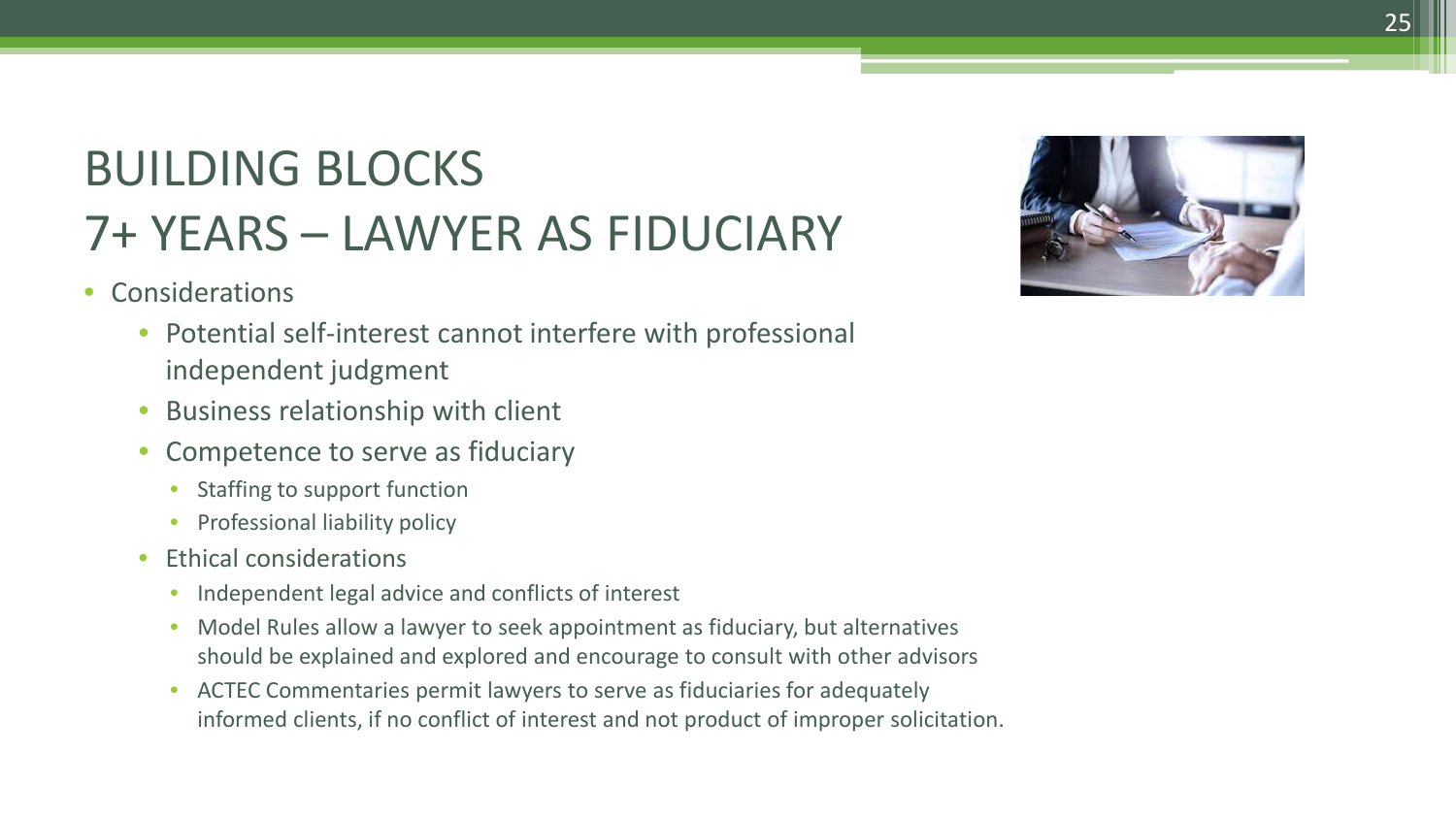## BUILDING BLOCKS 7+ YEARS – LAWYER AS FIDUCIARY



- Considerations
	- Importance of powers to remove and replace fiduciaries
		- Clients, children, family members, how executed
		- Limitation on "related or subordinate individuals" under IRC Sec. 672(c)
	- Conflicts issues related to representation of interested parties
	- Dual representation as fiduciary and lawyer
	- Fiduciary Fees
		- Fee schedule services provided and other services contracted
		- Hourly
		- ACTEC Sample engagement letters
	- Delegation of Fiduciary Duties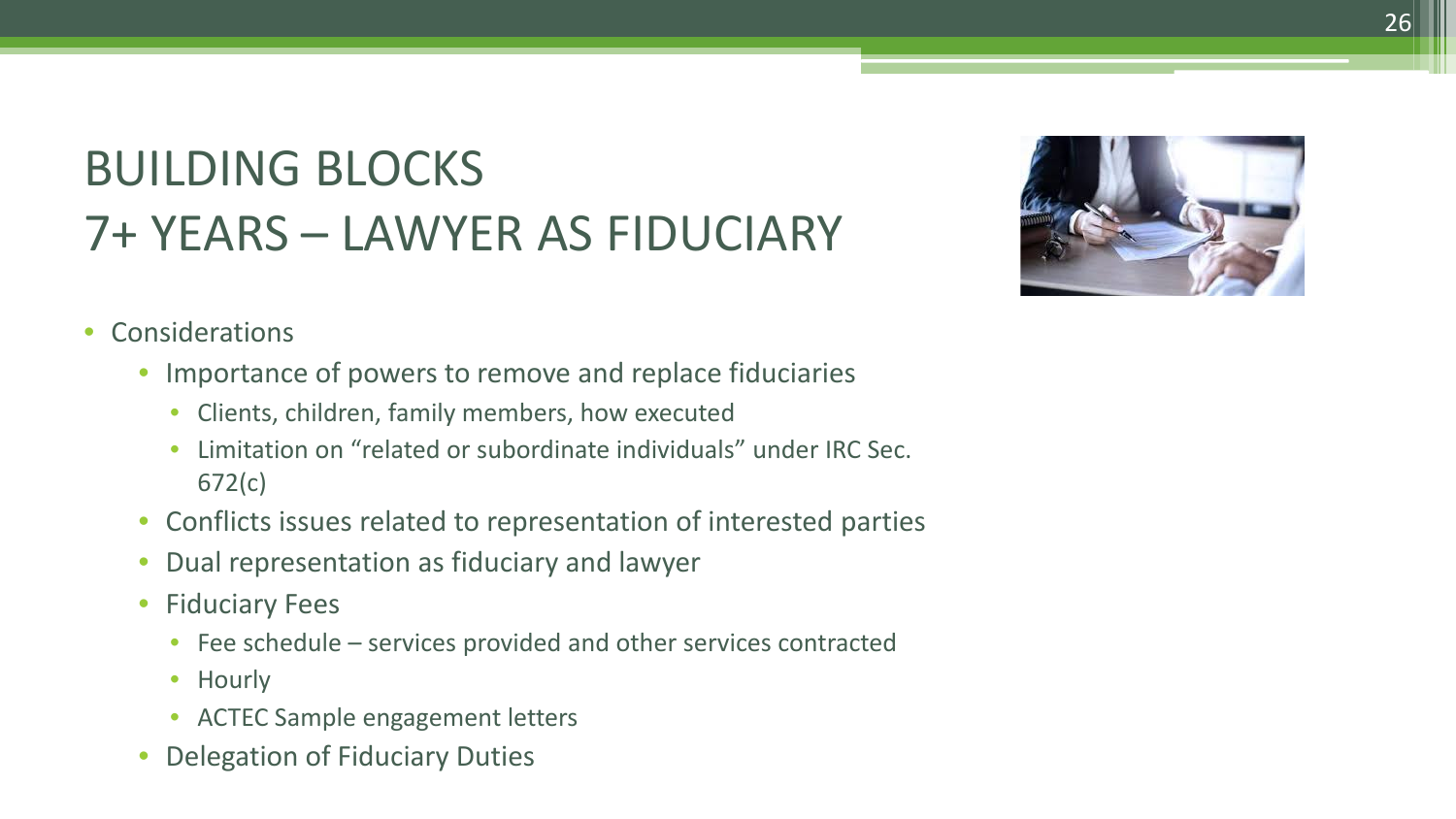#### CLIENT CONFIDENTIALITY

- Protecting client confidential information is CRUCIAL (and required)
- Avoid talking about client matters in public places, or carelessly
- Password protect mobile devices and laptops
- Use personal email addresses only unless knowingly authorized by the client
- Encryption of all communications or just certain sensitive communications?
- ABA Model Rules on lawyers' obligations after an electronic data breach or cyberattack
- Most cyber security breaches are caused by human error be aware and be prepared
- Plentiful resources (ABA, ILTA, state bar associations)

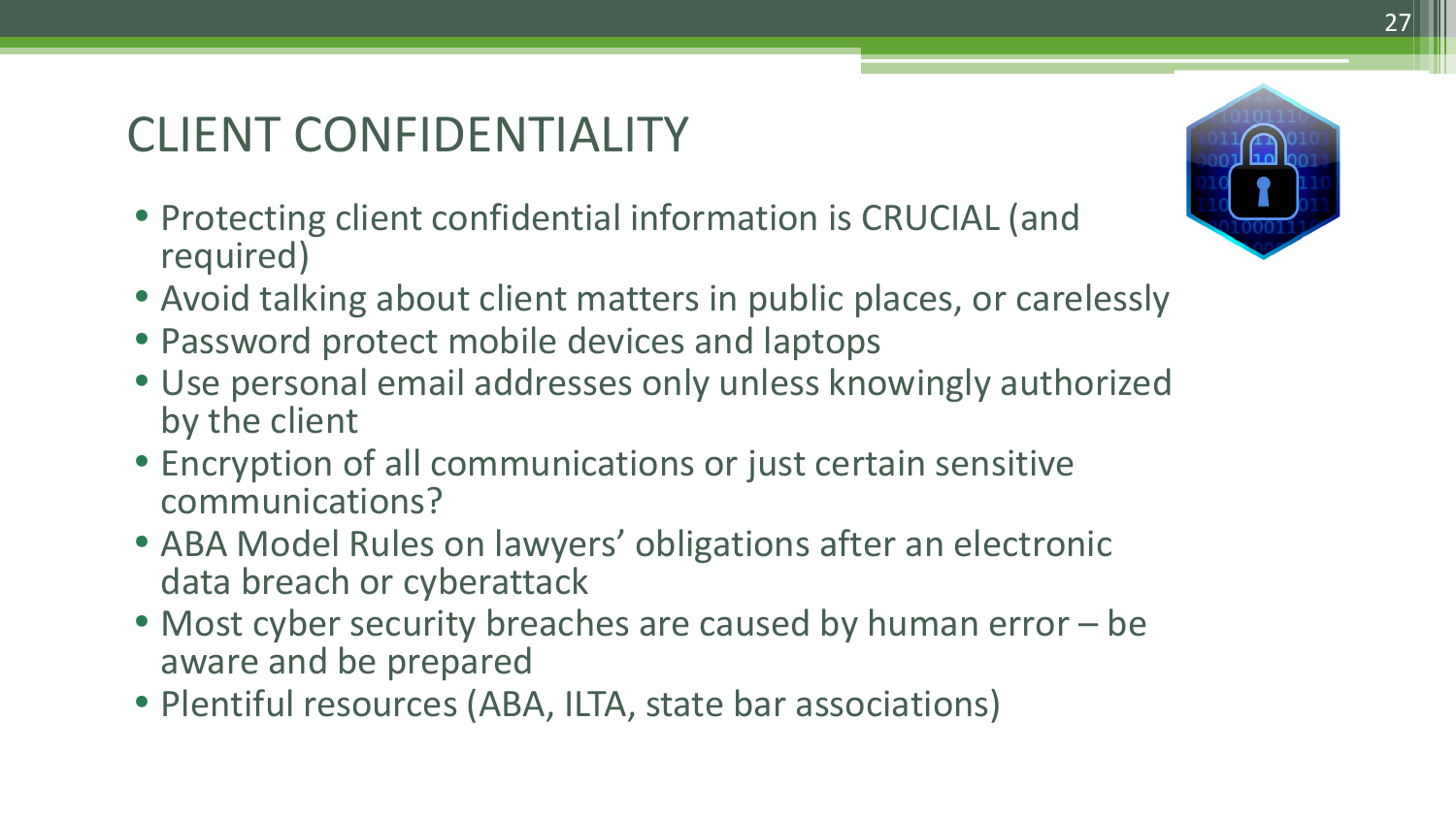#### ACTEC.org Resources

- Publications, Videos & Podcasts
- Sample Engagement Letters
- ACTEC Commentaries on Model Rules of Professional Conduct
- Legislative & Regulatory Comments by ACTEC; Capital Letters
- What it Means to be a Trustee
- Guide for Fellows Serving as Trustees
- Guide for Agents Acting Under Durable Power of Attorney
- ACTEC Law Journal
- ACTEC Foundation

**ACTEC** THE AMERICAN COLLEGE OF **TRUST AND ESTATE COUNSEL**